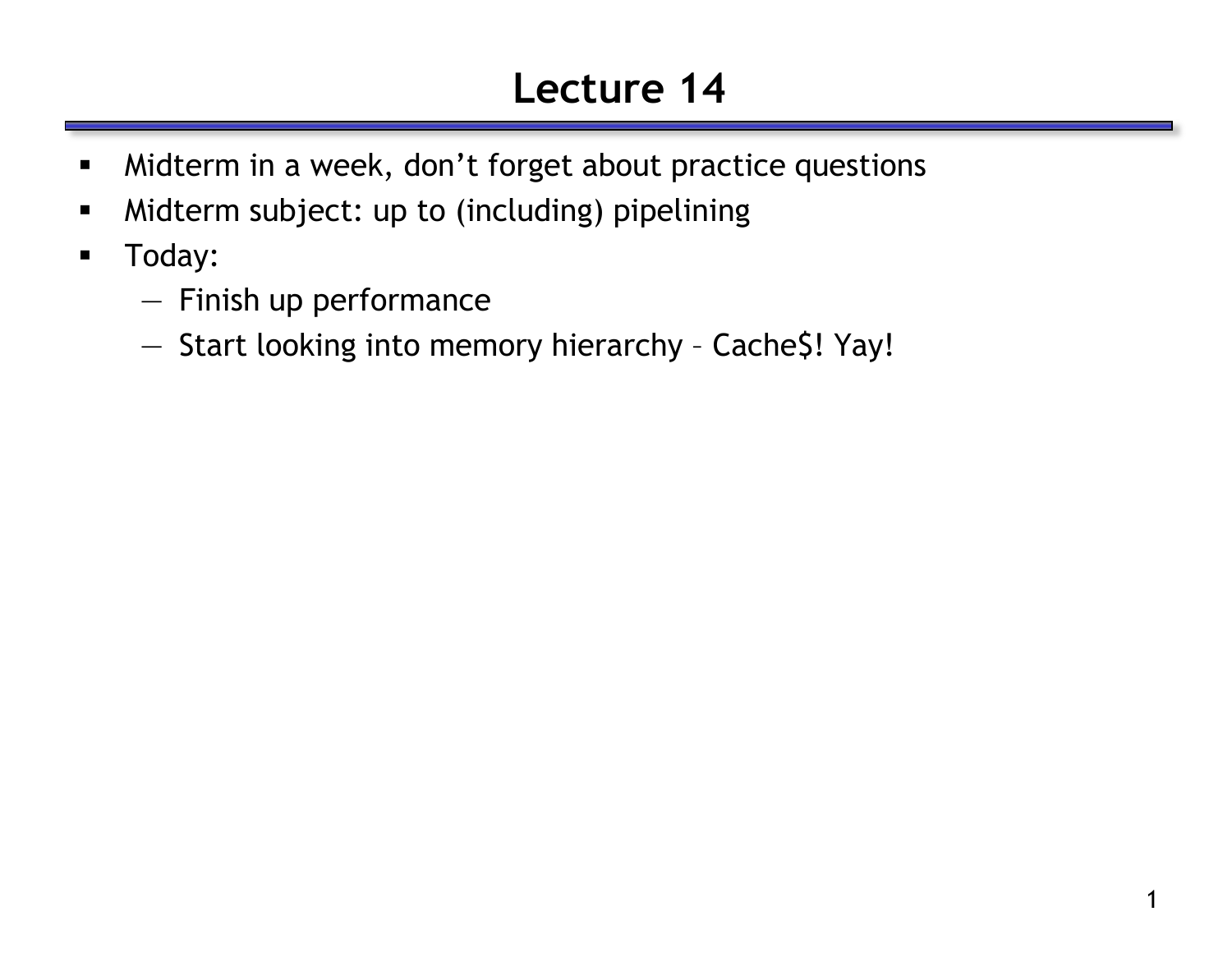- **Many processor design techniques we'll see improve CPI** 
	- Often they only improve CPI for certain types of instructions

$$
CPI = \sum_{i=1}^{n} CPI_i \times F_i \quad \text{where } F_i = \underbrace{I_i}_{\text{Instruction Count}}
$$

 $\blacksquare$  Fi = Fraction of instructions of type i

**First Law of Performance:** 

# Make the common case fast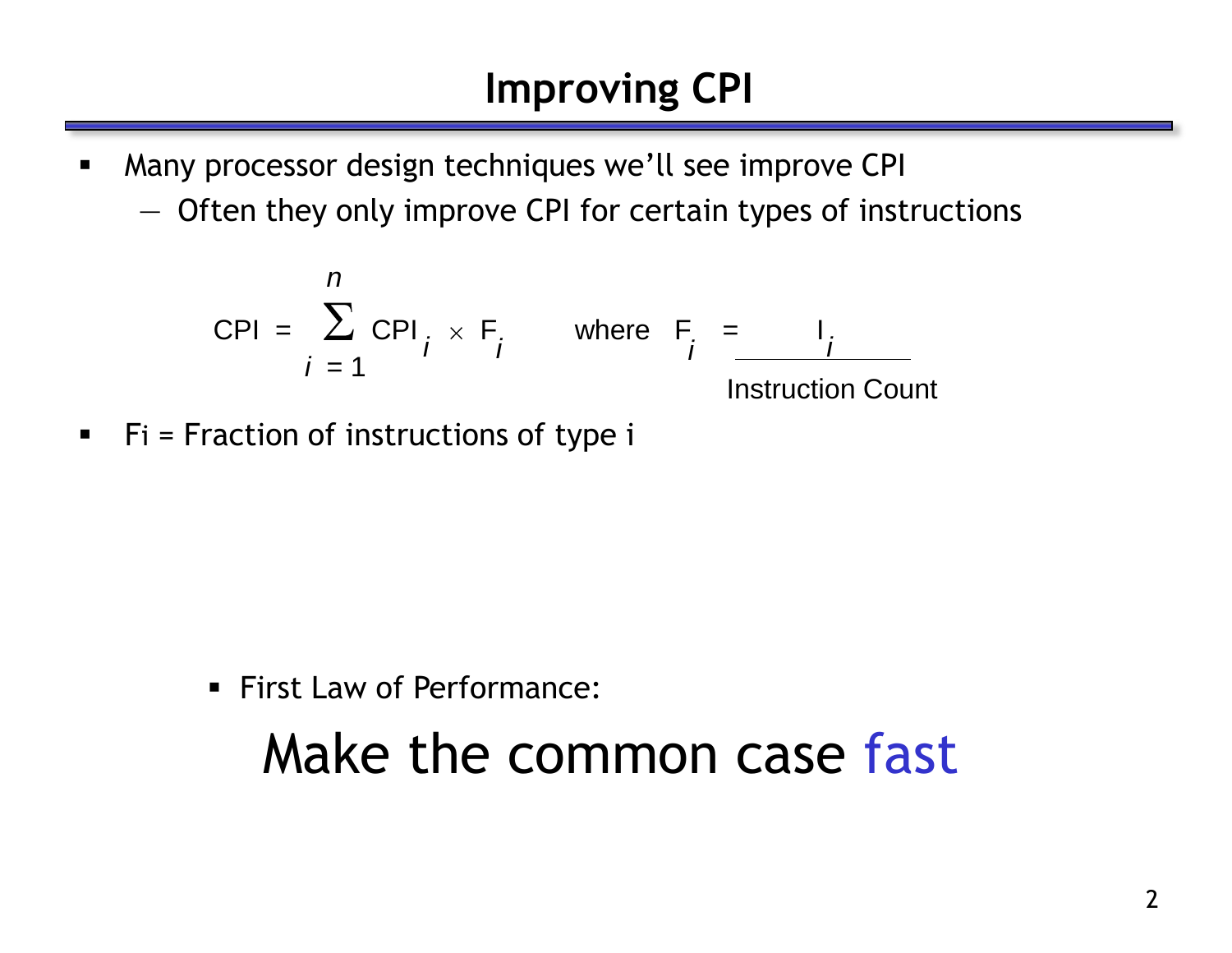#### **Example: CPI improvements**

**Base Machine:** 

| Op Type       | Freq (fi) | Cycles | <b>CPli</b> |
|---------------|-----------|--------|-------------|
| <b>ALU</b>    | 50%       | 3      |             |
| Load          | 20%       | 5      |             |
| Store         | 10%       | 3      |             |
| <b>Branch</b> | 20%       |        |             |

- **How much faster would the machine be if:** 
	- we added a cache to reduce average load time to 3 cycles?
	- we added a branch predictor to reduce branch time by 1 cycle?
	- we could do two ALU operations in parallel?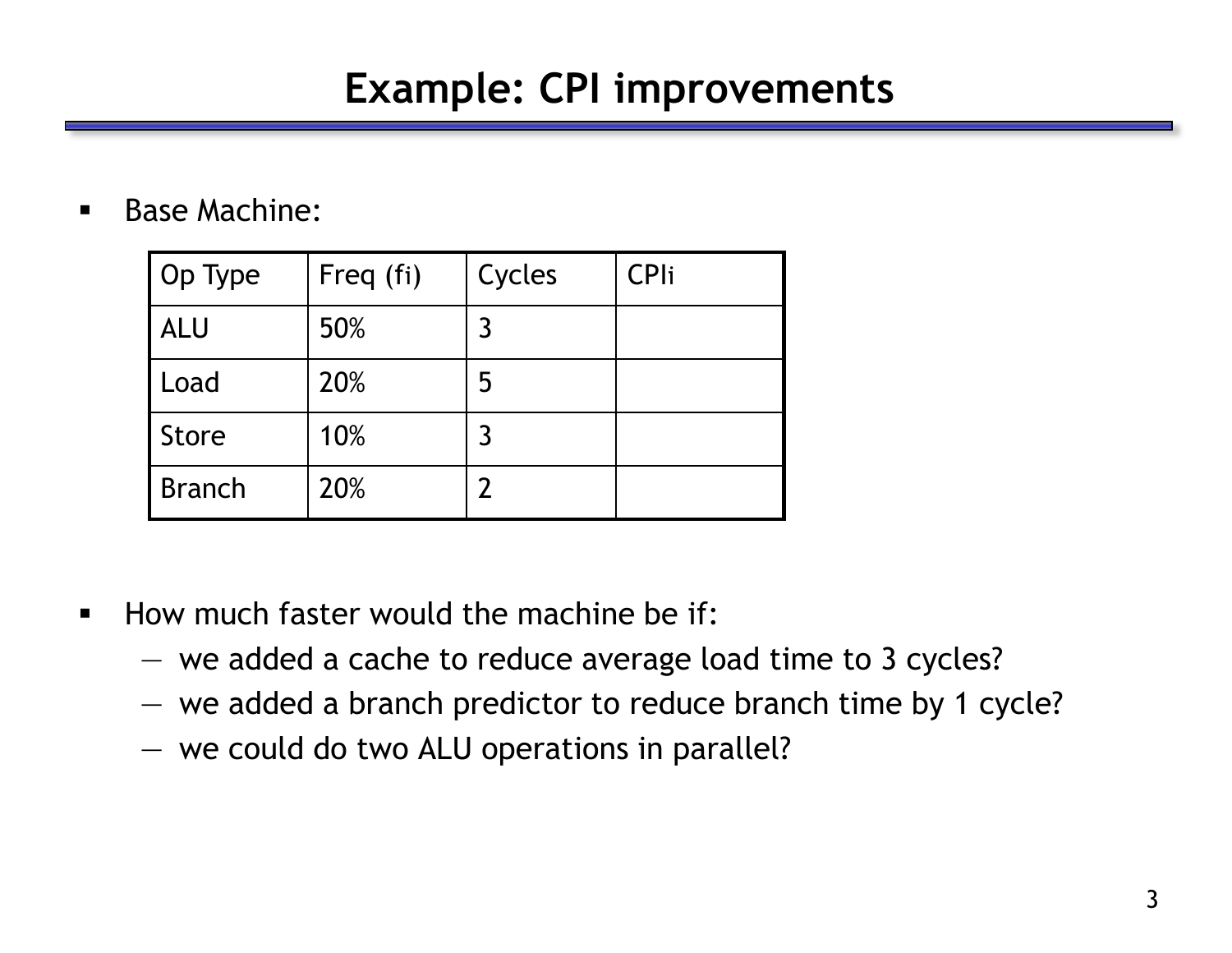#### **Amdahl's Law**

Amdahl's Law states that optimizations are limited in their effectiveness.

| Execution<br>time after | $\sim$ | Time affected by improvement | Time unaffected |
|-------------------------|--------|------------------------------|-----------------|
| improvement             |        | Amount of improvement        | by improvement  |

 For example, doubling the speed of floating-point operations sounds like a great idea. But if only 10% of the program execution time T involves floating-point code, then the overall performance improves by just 5%.

Execution  
\ntime after  
\n
$$
= \frac{0.10 \, \text{T}}{2} + 0.90 \, \text{T} = 0.95 \, \text{T}
$$

- What is the maximum speedup from improving floating point?
	- **Execond Law of Performance:**

# Make the fast case common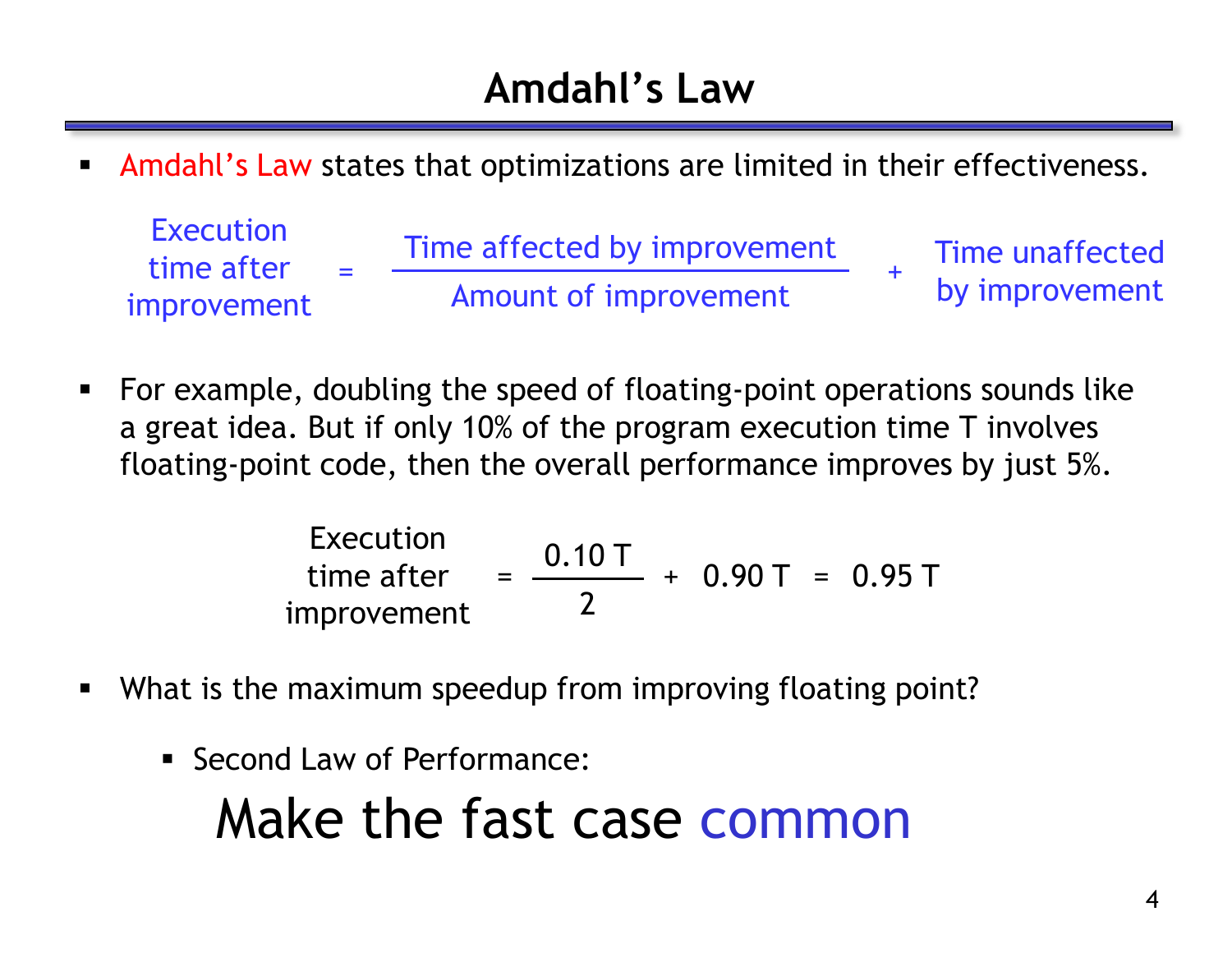#### **Summary - Performance**

- Performance is one of the most important criteria in judging systems.
- **There are two main measurements of performance.** 
	- Execution time is what we'll focus on.
	- Throughput is important for servers and operating systems.
- Our main performance equation explains how performance depends on several factors related to both hardware and software.

CPU time<sub>X,P</sub> = Instructions executed<sub>P</sub> \* CPI<sub>X,P</sub> \* Clock cycle time<sub>X</sub>

- If can be hard to measure these factors in real life, but this is a useful guide for comparing systems and designs.
- **Amdahl's Law tell us how much improvement we can expect from specific** enhancements.
- The best benchmarks are real programs, which are more likely to reflect common instruction mixes.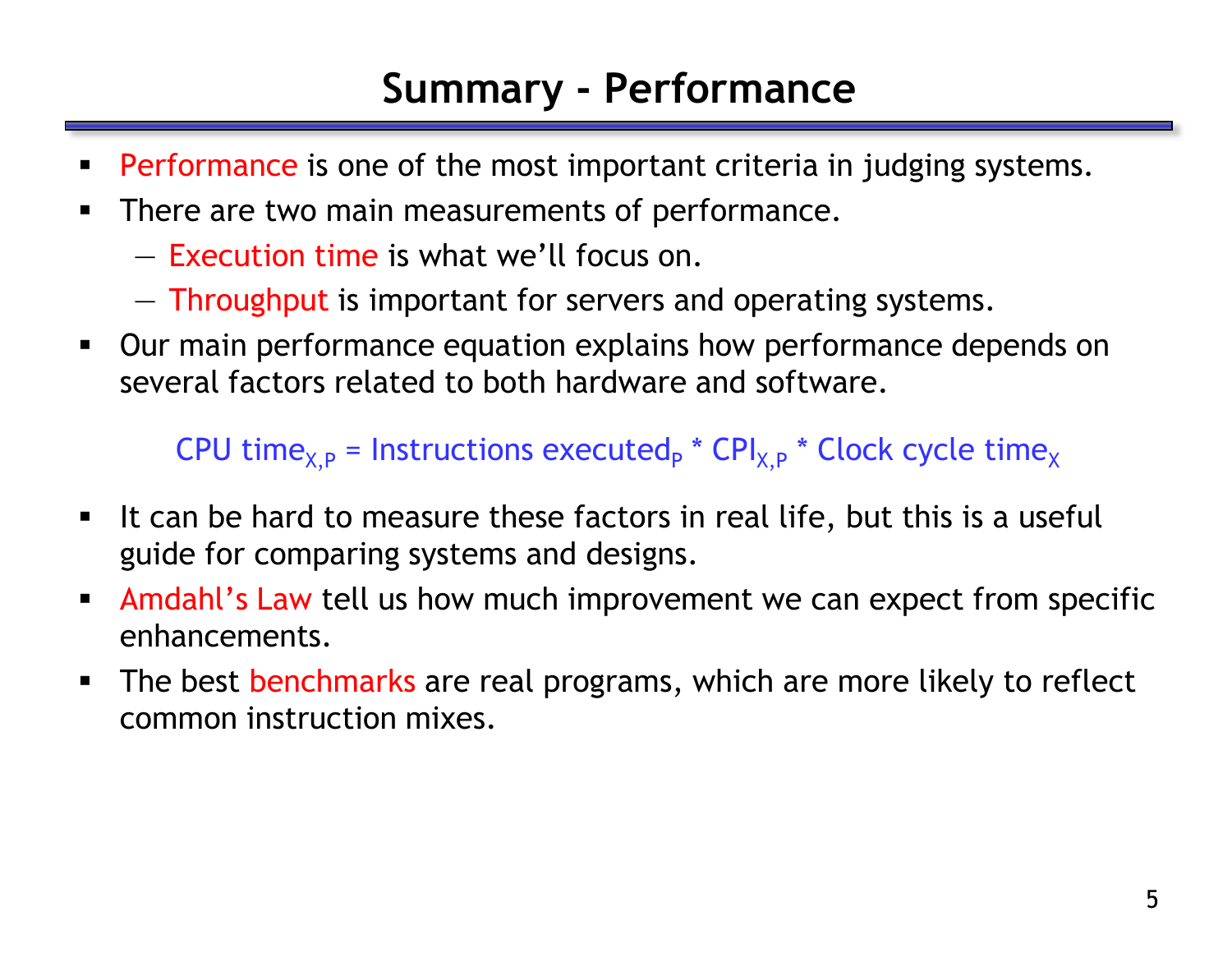```
int array[SIZE]; 
int A = 0; 
for (int i = 0 ; i < 200000 ; ++ i) { 
  for (int j = 0 ; j < SIZE ; ++ j) { 
      A += array[j]; 
  } 
}
                                          SIZE
                          TIME
            Plot
```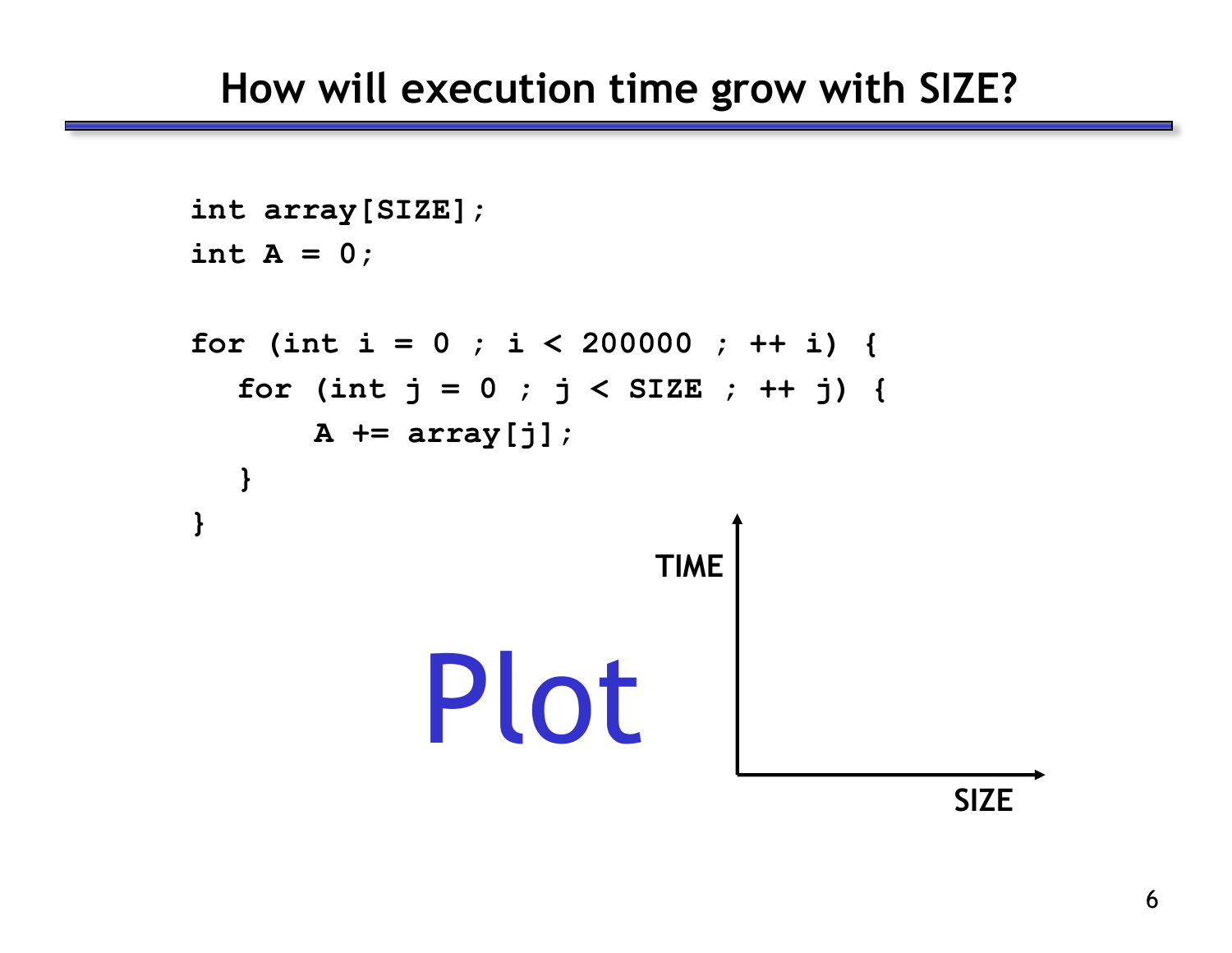#### **Actual Data**

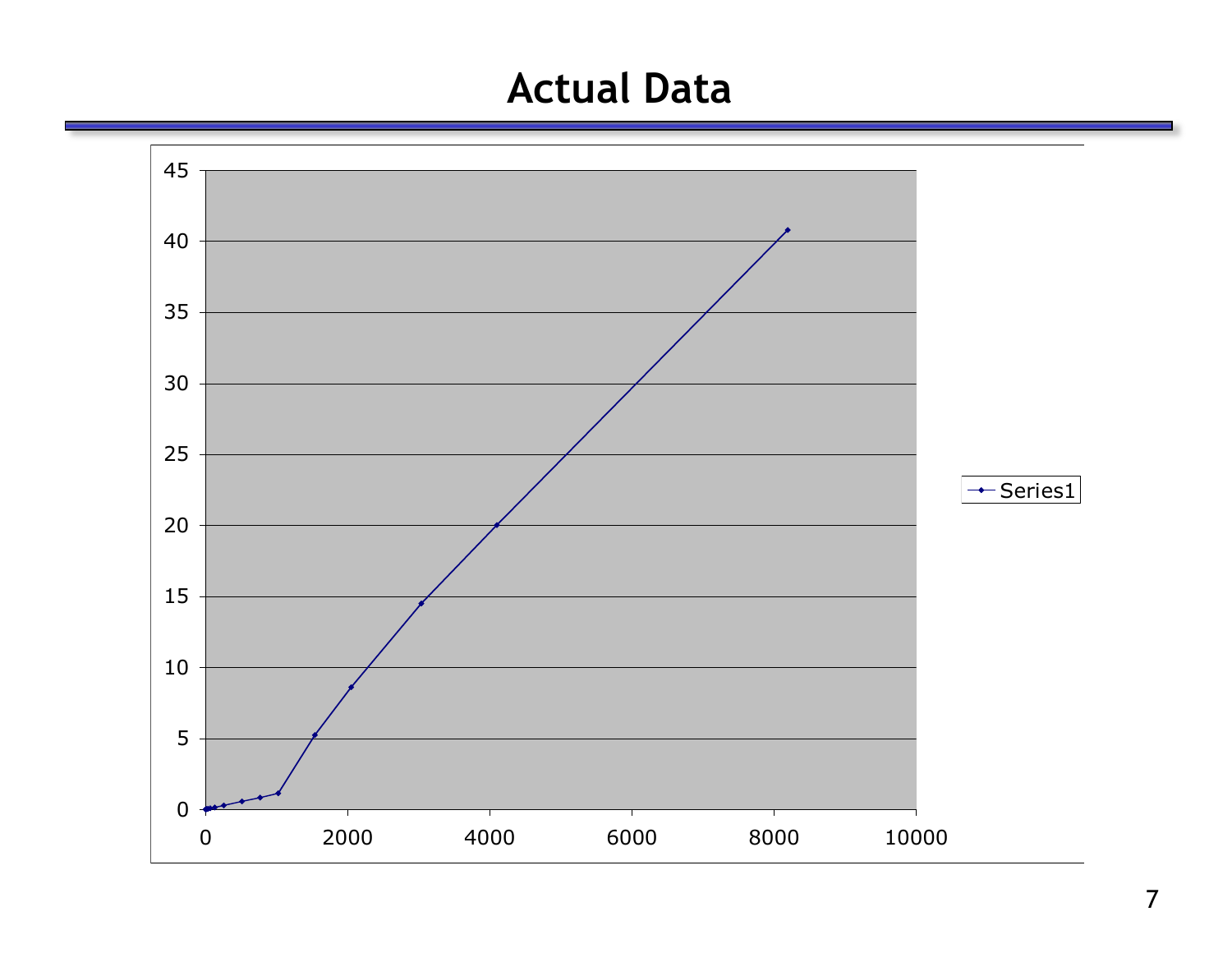#### **Memory Systems and I/O**

- We've already seen how to make a fast processor. How can we supply the CPU with enough data to keep it busy?
- **Part of CS378 focuses on memory and input/output issues, which are** frequently bottlenecks that limit the performance of a system.
- We'll start off by looking at memory systems and turn to I/O.
	- How caches can dramatically improve the speed of memory accesses.
	- How virtual memory provides security and ease of programming
	- How processors, memory and peripheral devices can be connected

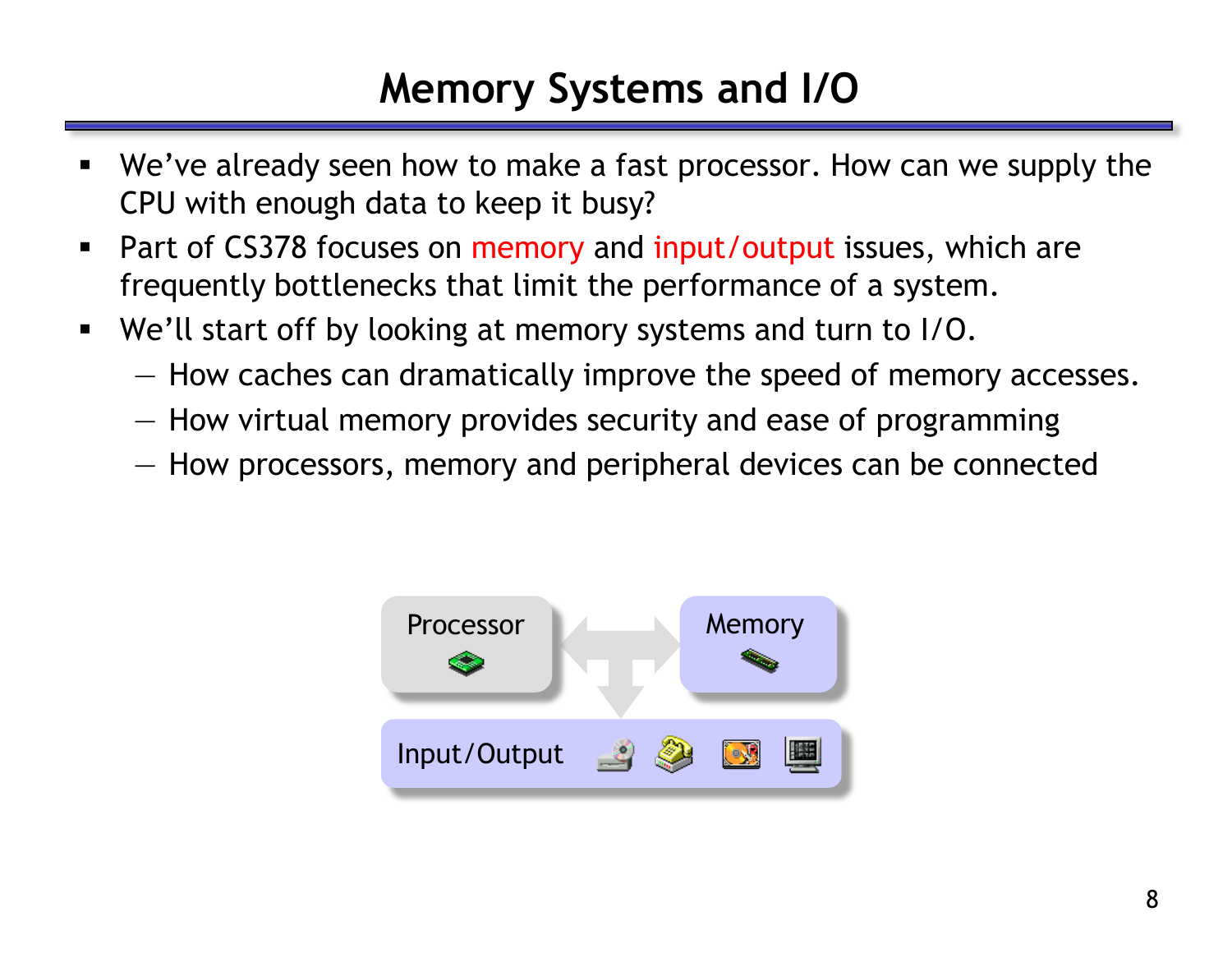#### **Cache introduction**

- We'll answer the following questions.
	- What are the challenges of building big, fast memory systems?
	- What is a cache?
	- Why caches work? (answer: locality)
	- How are caches organized?
		- Where do we put things -and- how do we find them?

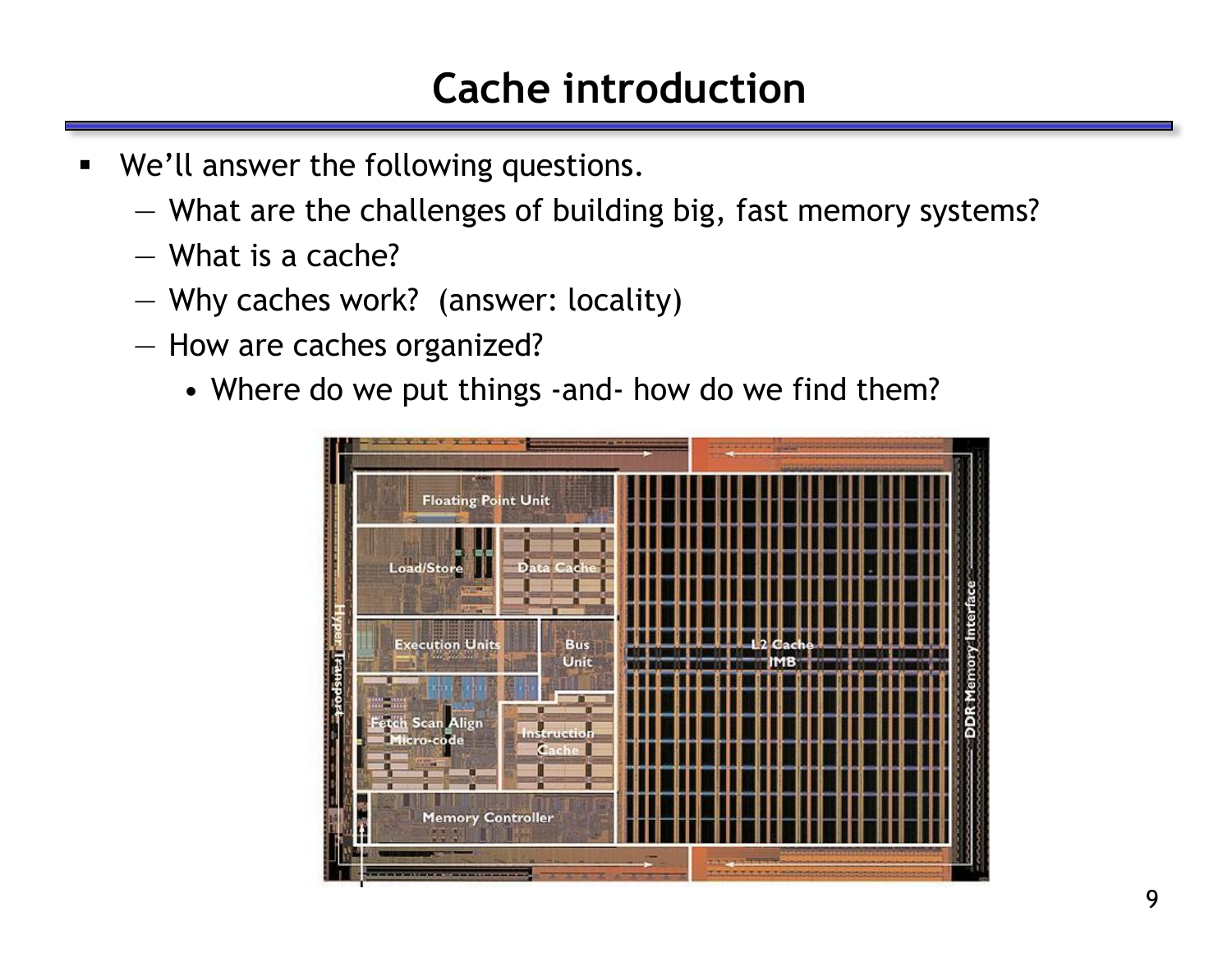# **Large and fast**

- Today's computers depend upon large and fast storage systems.
	- Large storage capacities are needed for many database applications, scientific computations with large data sets, video and music, and so forth.
	- Speed is important to keep up with our pipelined CPUs, which may access both an instruction and data in the same clock cycle. Things get become even worse if we move to a superscalar CPU design.
- So far we've assumed our memories can keep up and our CPU can access memory twice in one cycle, but as we'll see that's a simplification.

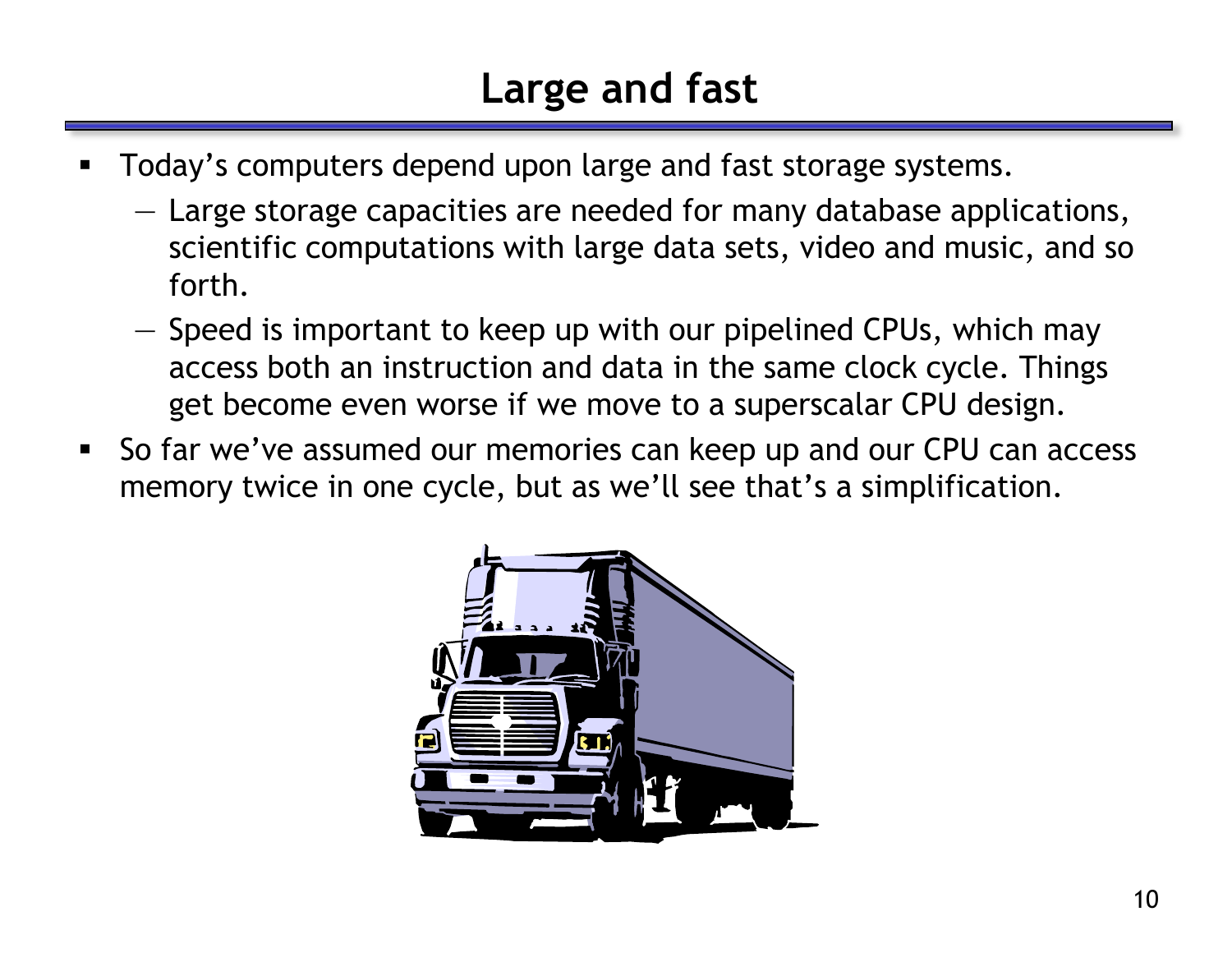Unfortunately there is a tradeoff between speed, cost and capacity.

| Storage            | Speed   | Cost      | Capacity |
|--------------------|---------|-----------|----------|
| <b>Static RAM</b>  | Fastest | Expensive | Smallest |
| <b>Dynamic RAM</b> | Slow    | Cheap     | Large    |
| Hard disks         | Slowest | Cheapest  | Largest  |

- **Fast memory is too expensive for most people to buy a lot of.**
- But dynamic memory has a much longer delay than other functional units in a datapath. If every lw or sw accessed dynamic memory, we'd have to either increase the cycle time or stall frequently.
- Here are rough estimates of some current storage parameters.

| Storage            | Delay             | Cost/MB    | Capacity   |
|--------------------|-------------------|------------|------------|
| <b>Static RAM</b>  | 1-10 cycles       | $\sim$ S5  | 128KB-2MB  |
| <b>Dynamic RAM</b> | 100-200 cycles    | ~50.10     | 128MB-4GB  |
| <b>Hard disks</b>  | 10,000,000 cycles | $-50.0005$ | 20GB-400GB |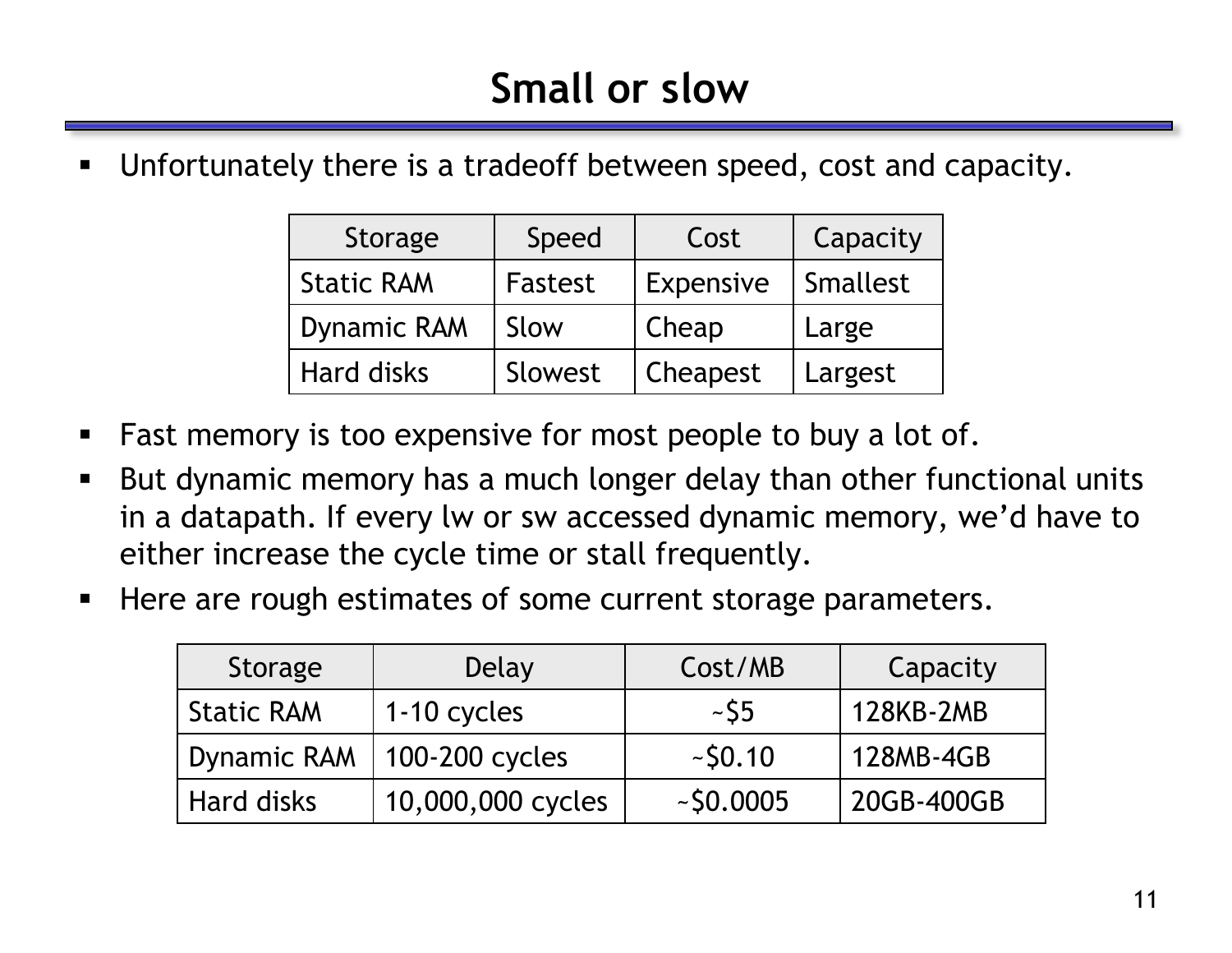# **Introducing caches**



- Wouldn't it be nice if we could find a balance between fast and cheap memory?
- We do this by introducing a cache, which is a small amount of fast, expensive memory.
	- The cache goes between the processor and the slower, dynamic main memory.
	- It keeps a copy of the most frequently used data from the main memory.
- Memory access speed increases overall, because we've made the common case faster.
	- Reads and writes to the most frequently used addresses will be serviced by the cache.
	- We only need to access the slower main memory for less frequently used data.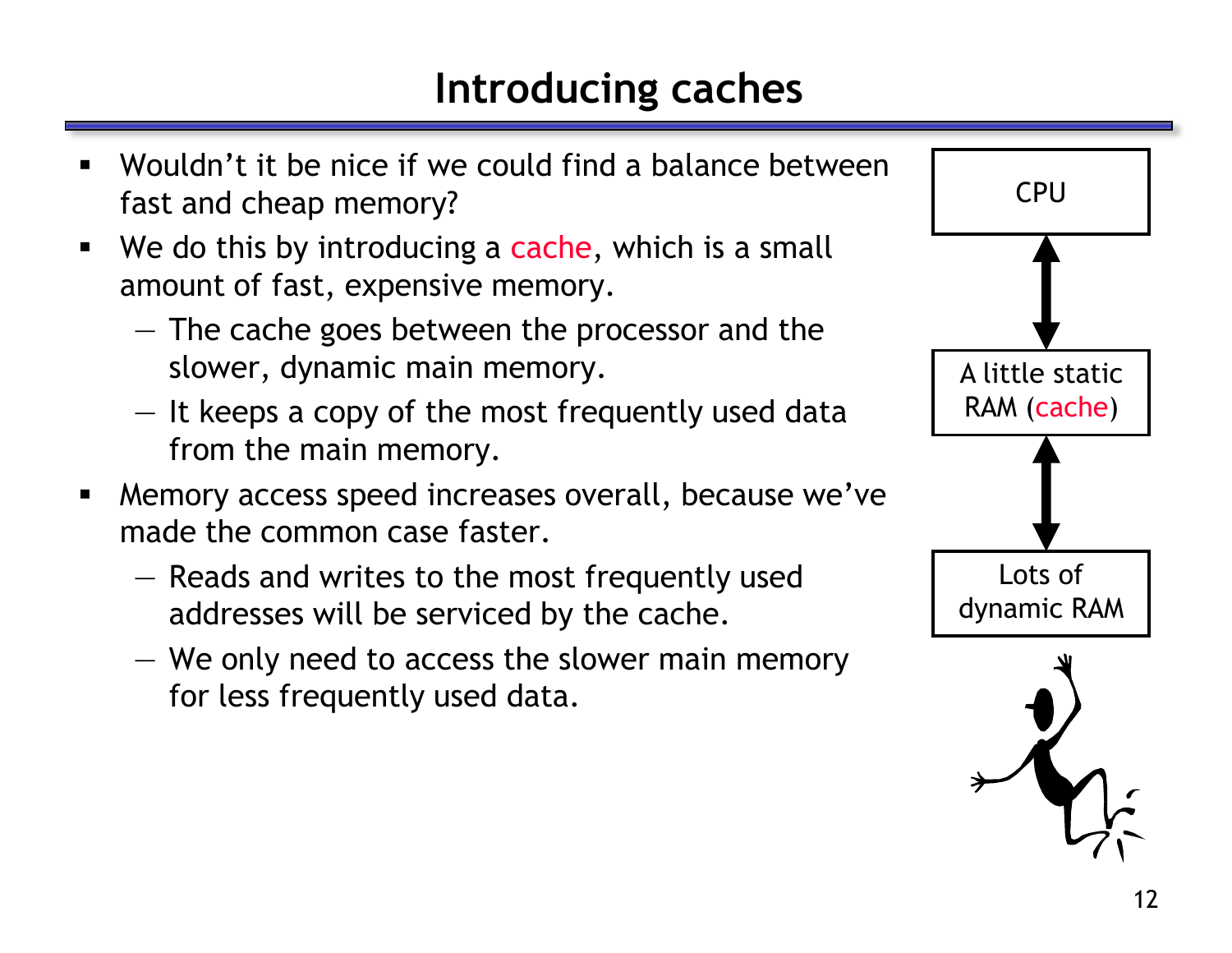# **The principle of locality**

- It's usually difficult or impossible to figure out what data will be "most" frequently accessed" before a program actually runs, which makes it hard to know what to store into the small, precious cache memory.
- But in practice, most programs exhibit *locality*, which the cache can take advantage of.
	- The principle of temporal locality says that if a program accesses one memory address, there is a good chance that it will access the same address again.
	- The principle of spatial locality says that if a program accesses one memory address, there is a good chance that it will also access other nearby addresses.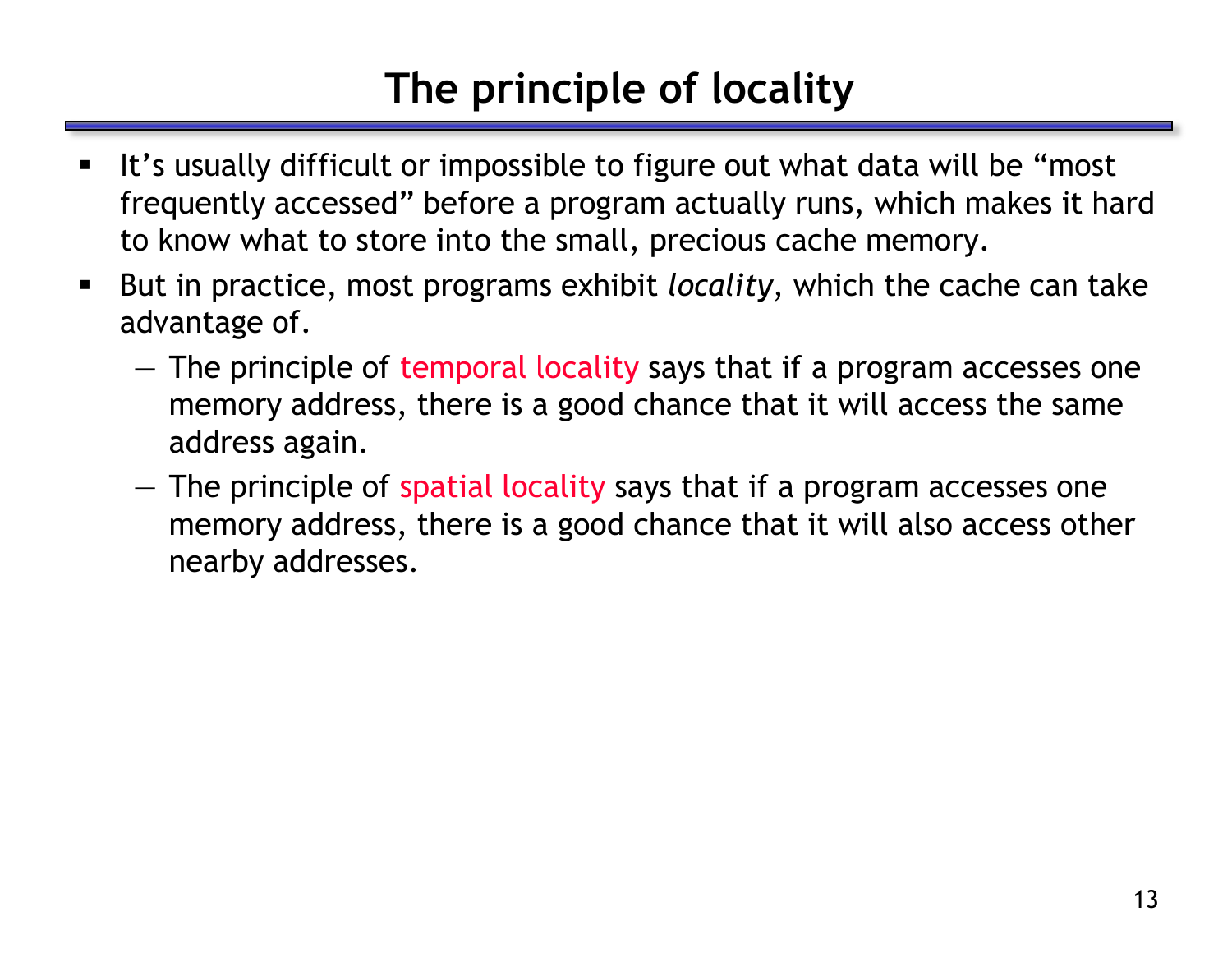# **Temporal locality in programs**

- The principle of temporal locality says that if a program accesses one memory address, there is a good chance that it will access the same address again.
- **-** Loops are excellent examples of temporal locality in programs.
	- The loop body will be executed many times.
	- The computer will need to access those same few locations of the instruction memory repeatedly.
- For example:

```
Loop: lw $t0, 0($s1)
     add $t0, $t0, $s2
      sw $t0, 0($s1)
     addi $s1, $s1, -4
     bne $s1, $0, Loop
```
— Each instruction will be fetched over and over again, once on every loop iteration.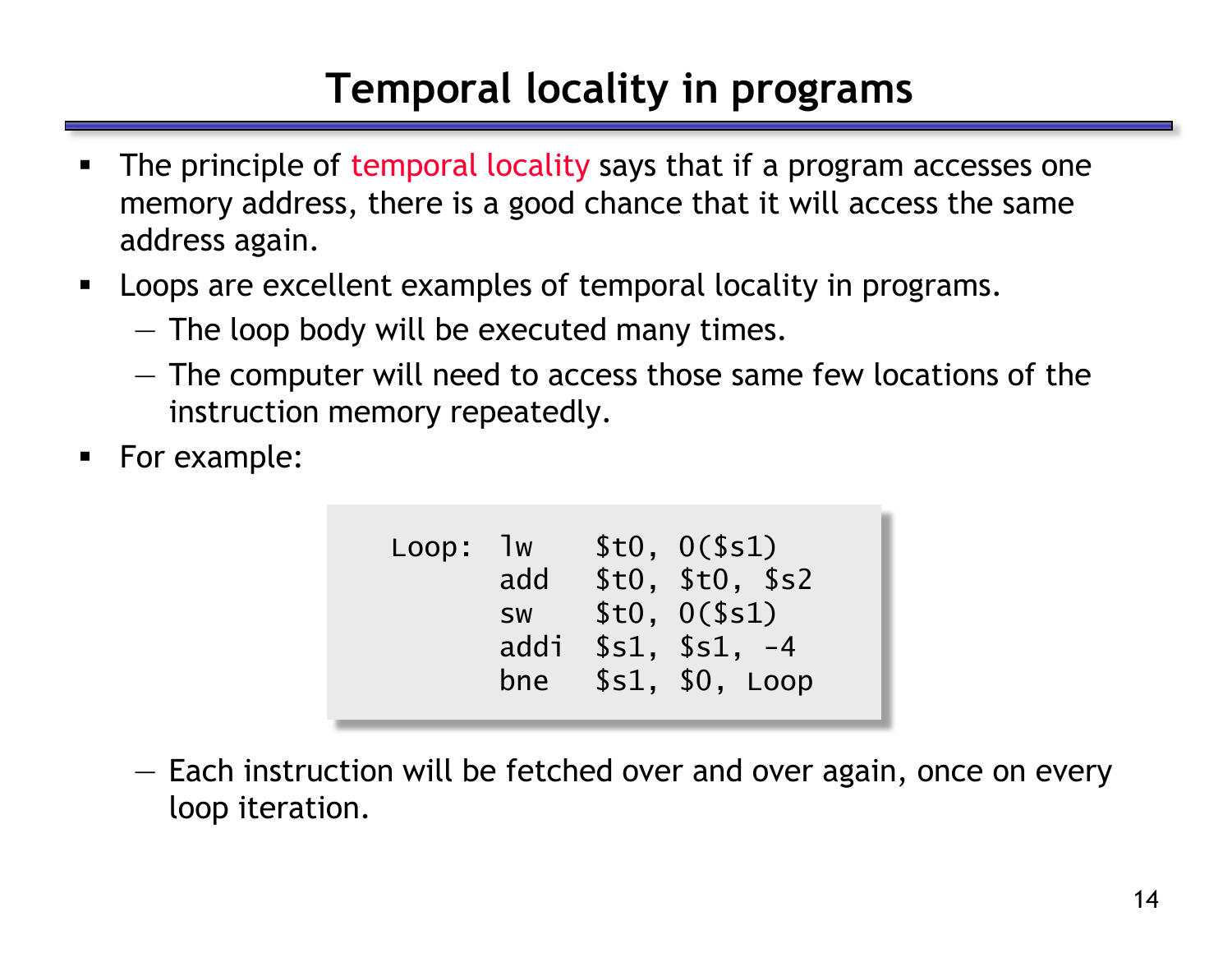# **Temporal locality in data**

 Programs often access the same variables over and over, especially within loops. Below, sum and i are repeatedly read and written.

```
sum = 0;
for (i = 0; i < MAX; i++)sum = sum + f(i);
```
- Commonly-accessed variables can sometimes be kept in registers, but this is not always possible.
	- There are a limited number of registers.
	- There are situations where the data must be kept in memory, as is the case with shared or dynamically-allocated memory.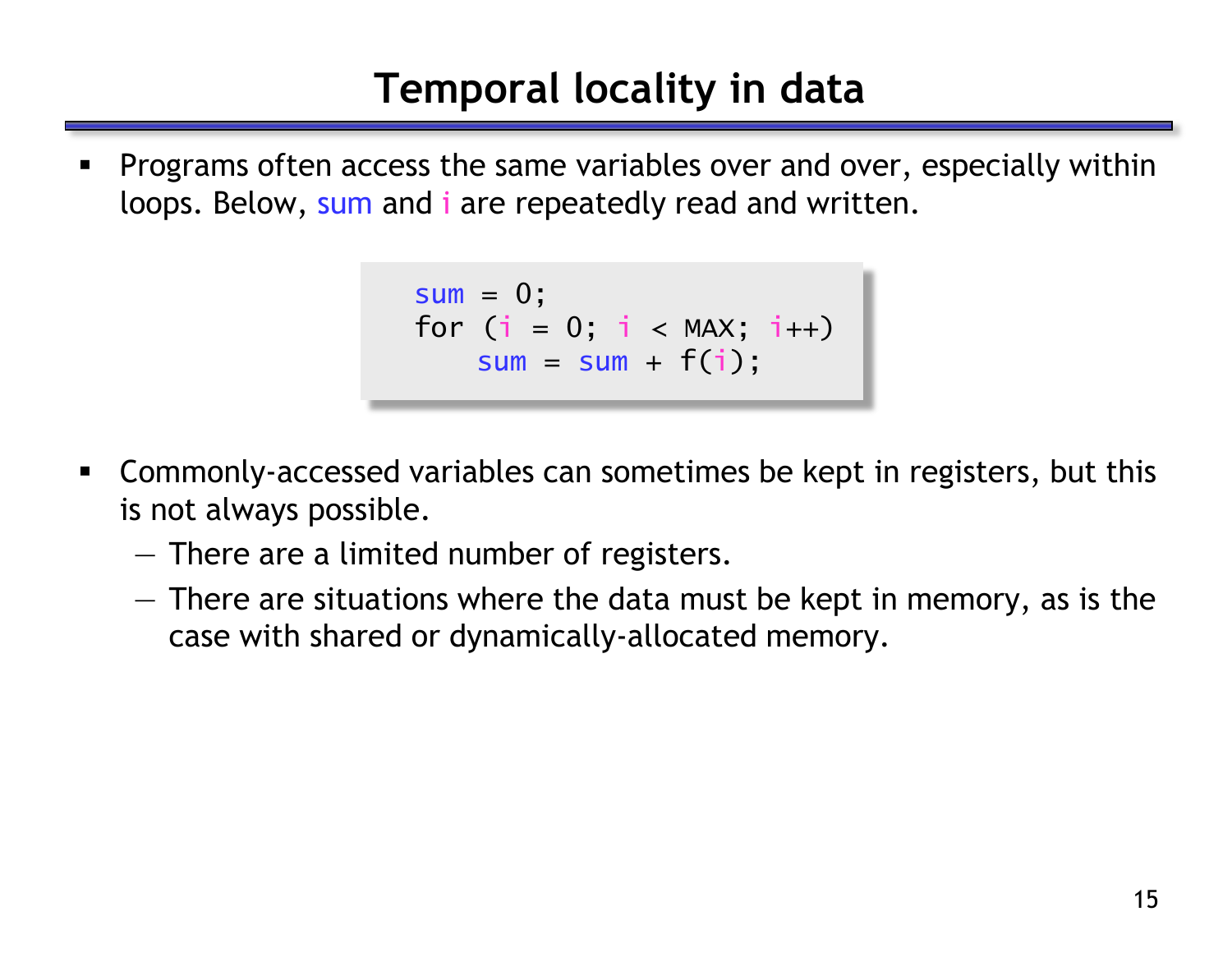# **Spatial locality in programs**

The principle of spatial locality says that if a program accesses one memory address, there is a good chance that it will also access other nearby addresses.

```
sub $sp, $sp, 16
sw $ra, 0($sp)
sw $s0, 4($sp)
sw $a0, 8($sp)
sw $a1, 12($sp)
```
- Nearly every program exhibits spatial locality, because instructions are usually executed in sequence—if we execute an instruction at memory location *i*, then we will probably also execute the next instruction, at memory location *i+1*.
- Code fragments such as loops exhibit *both* temporal and spatial locality.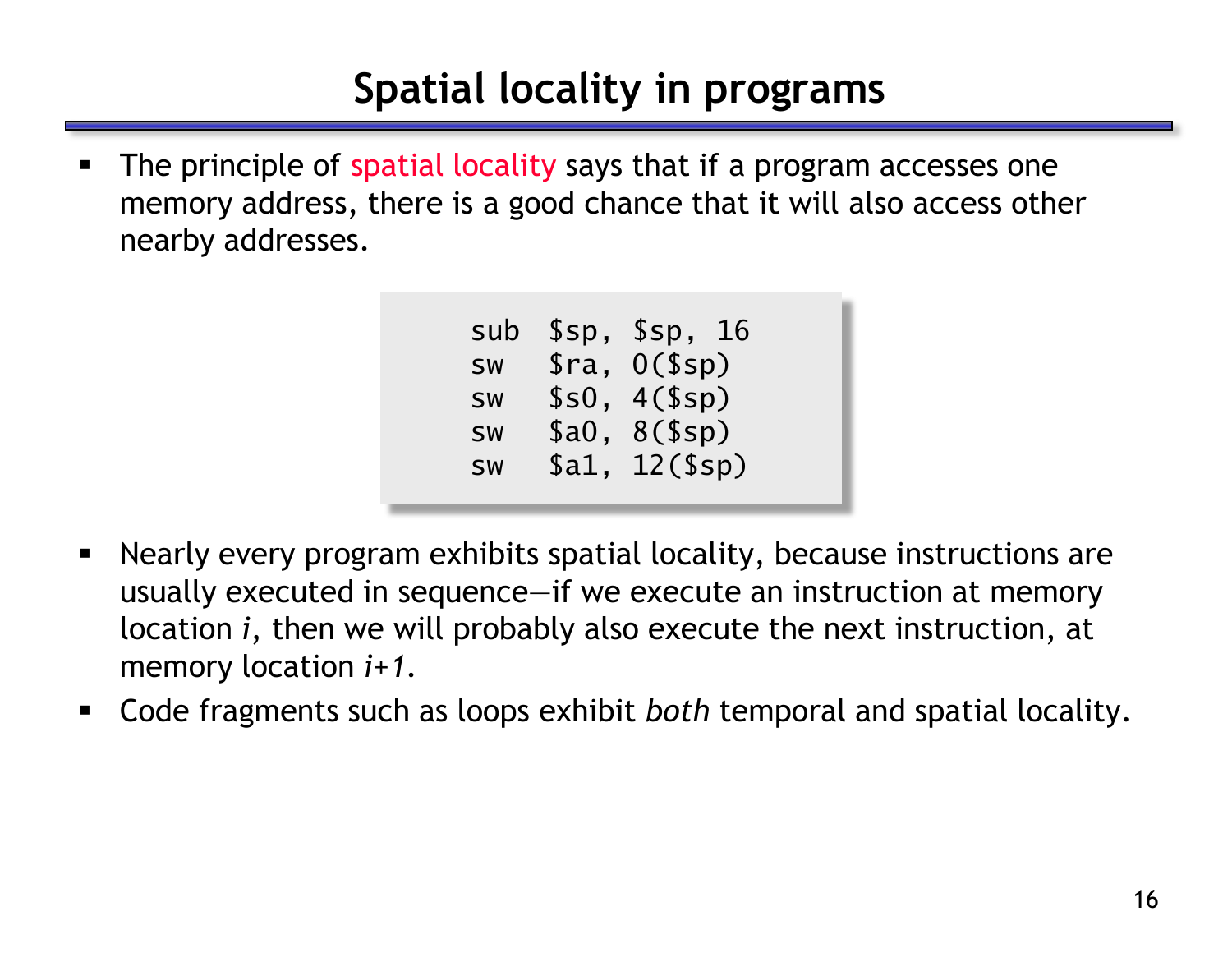# **Spatial locality in data**

- Programs often access data that is stored contiguously.
	- Arrays, like a in the code on the top, are stored in memory contiguously.
	- The individual fields of a record or object like employee are also kept contiguously in memory.
- Can data have both spatial and temporal locality?

```
sum = 0;for (i = 0; i < MAX; i++)sum = sum + a[i];
```

```
employee.name = "Homer Simpson";
employee.boss = "Mr. Burns";
employee.age = 45;
```
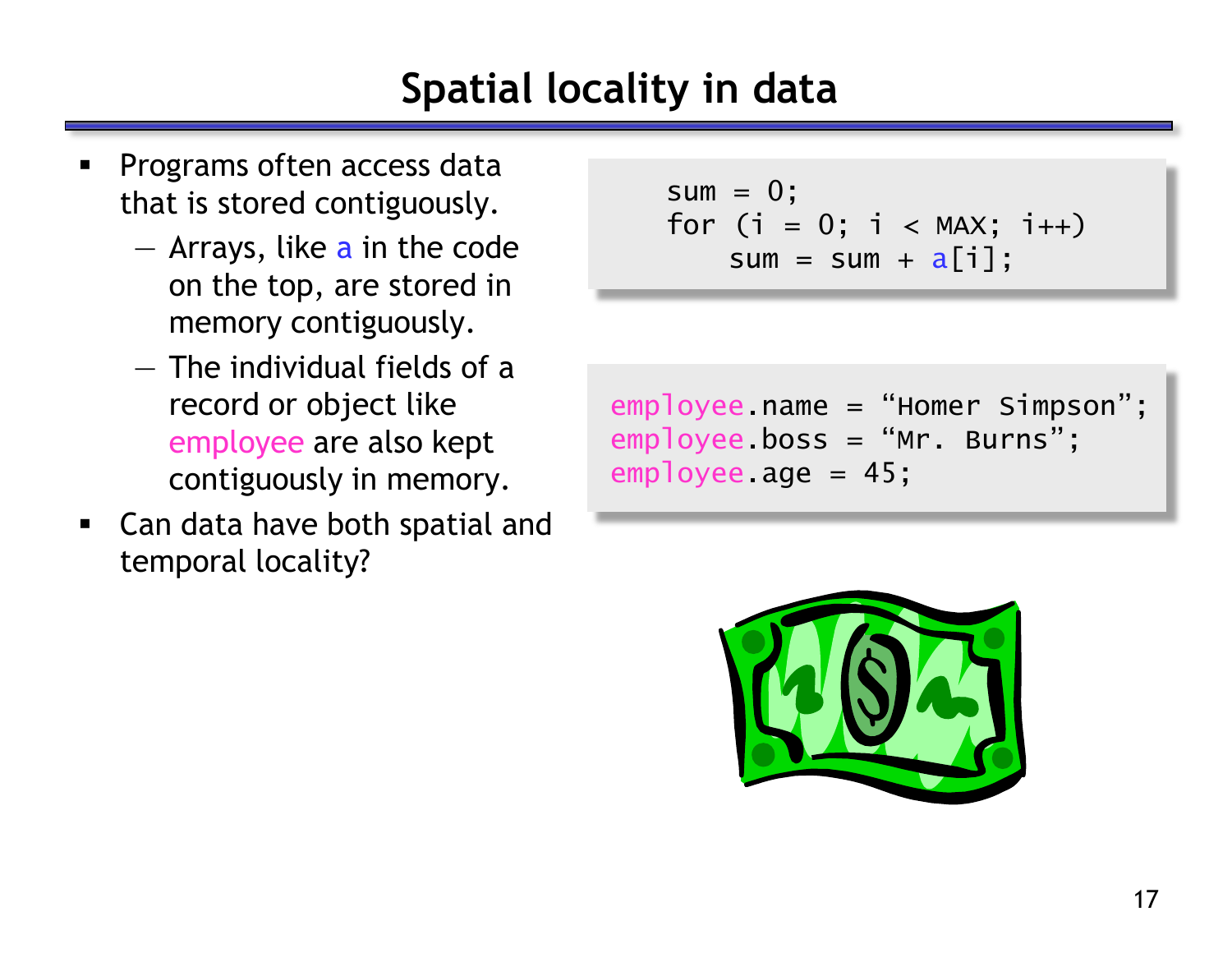# **How caches take advantage of temporal locality**

- The first time the processor reads from an address in main memory, a copy of that data is also stored in the cache.
	- The next time that same address is read, we can use the copy of the data in the cache *instead* of accessing the slower dynamic memory.
	- So the first read is a little slower than before since it goes through both main memory and the cache, but subsequent reads are much faster.
- This takes advantage of temporal locality—commonly accessed data is stored in the faster cache memory.  $\sqrt{\frac{2}{10}}$  Lots of

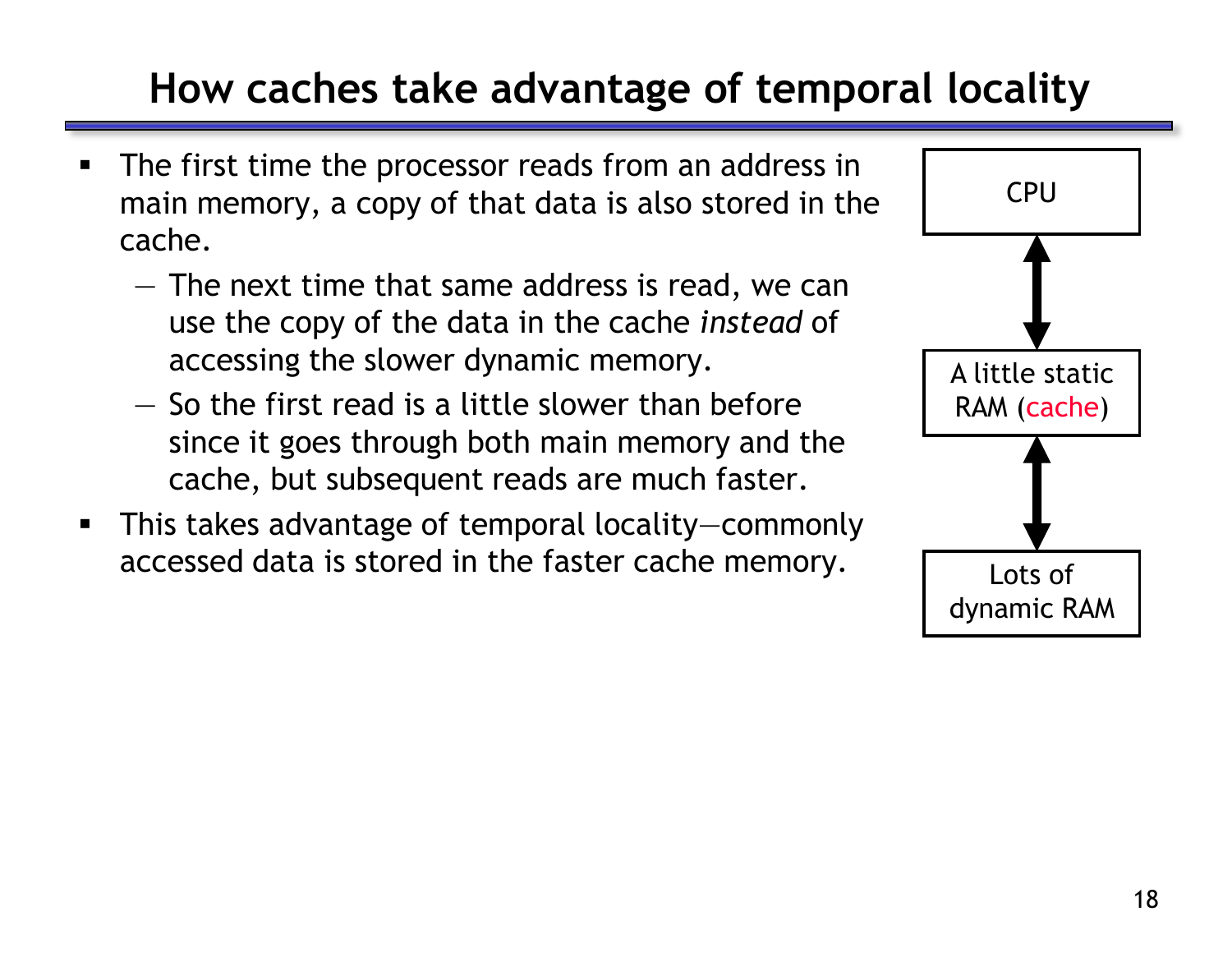# **How caches take advantage of spatial locality**

- When the CPU reads location *i* from main memory, a copy of that data is placed in the cache.
- But instead of just copying the contents of location *i*, we can copy *several* values into the cache at once, such as the four bytes from locations *i* through *i* + 3.
	- If the CPU later does need to read from locations  $i + 1$ ,  $i + 2$  or  $i + 3$ , it can access that data from the cache and not the slower main memory.
	- For example, instead of reading just one array element at a time, the cache might actually be loading four array elements at once.
- **Again, the initial load incurs a performance penalty,** but we're gambling on spatial locality and the chance that the CPU will need the extra data.

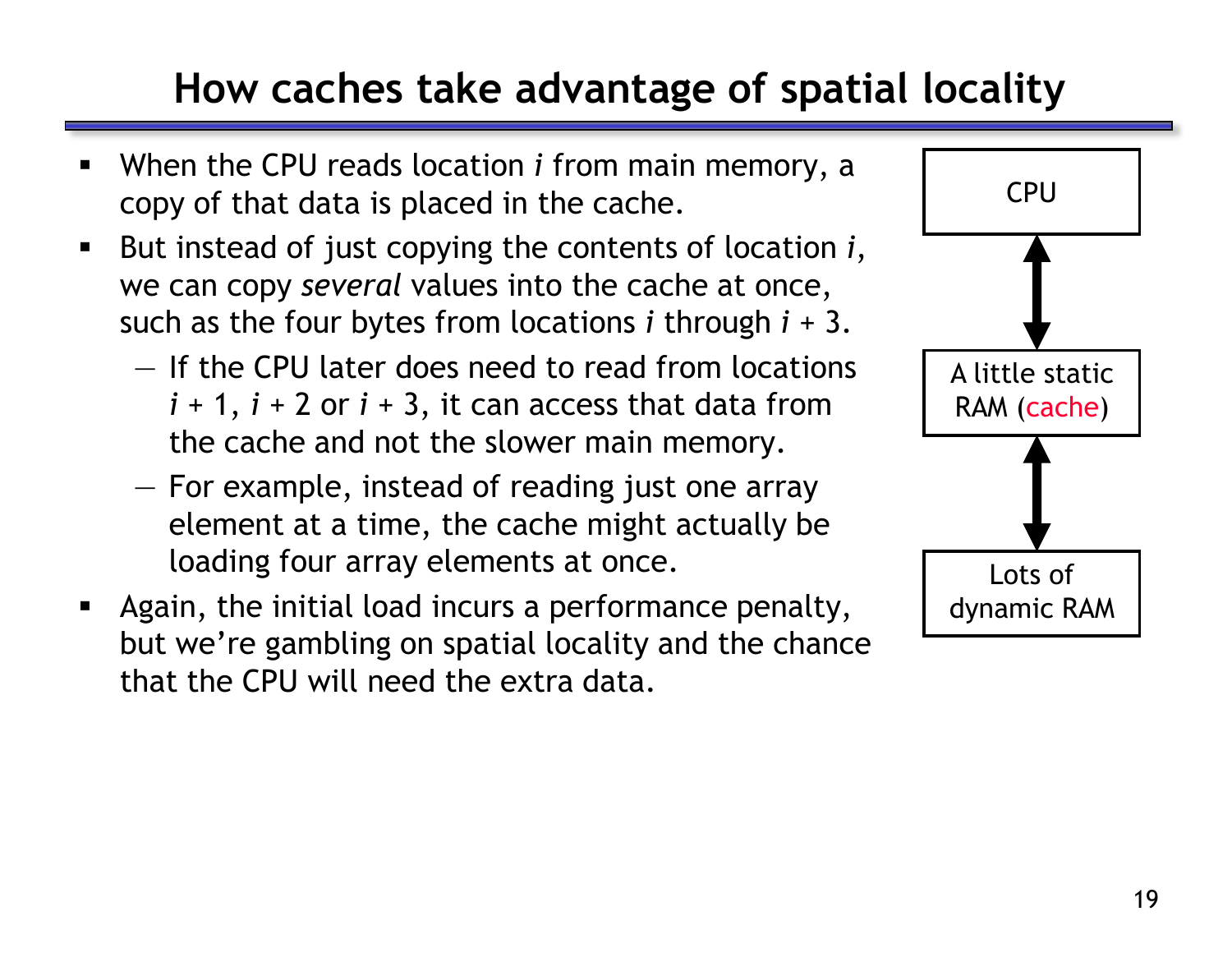- The idea of caching is not specific to architecture.
	- caches are used in many other situations.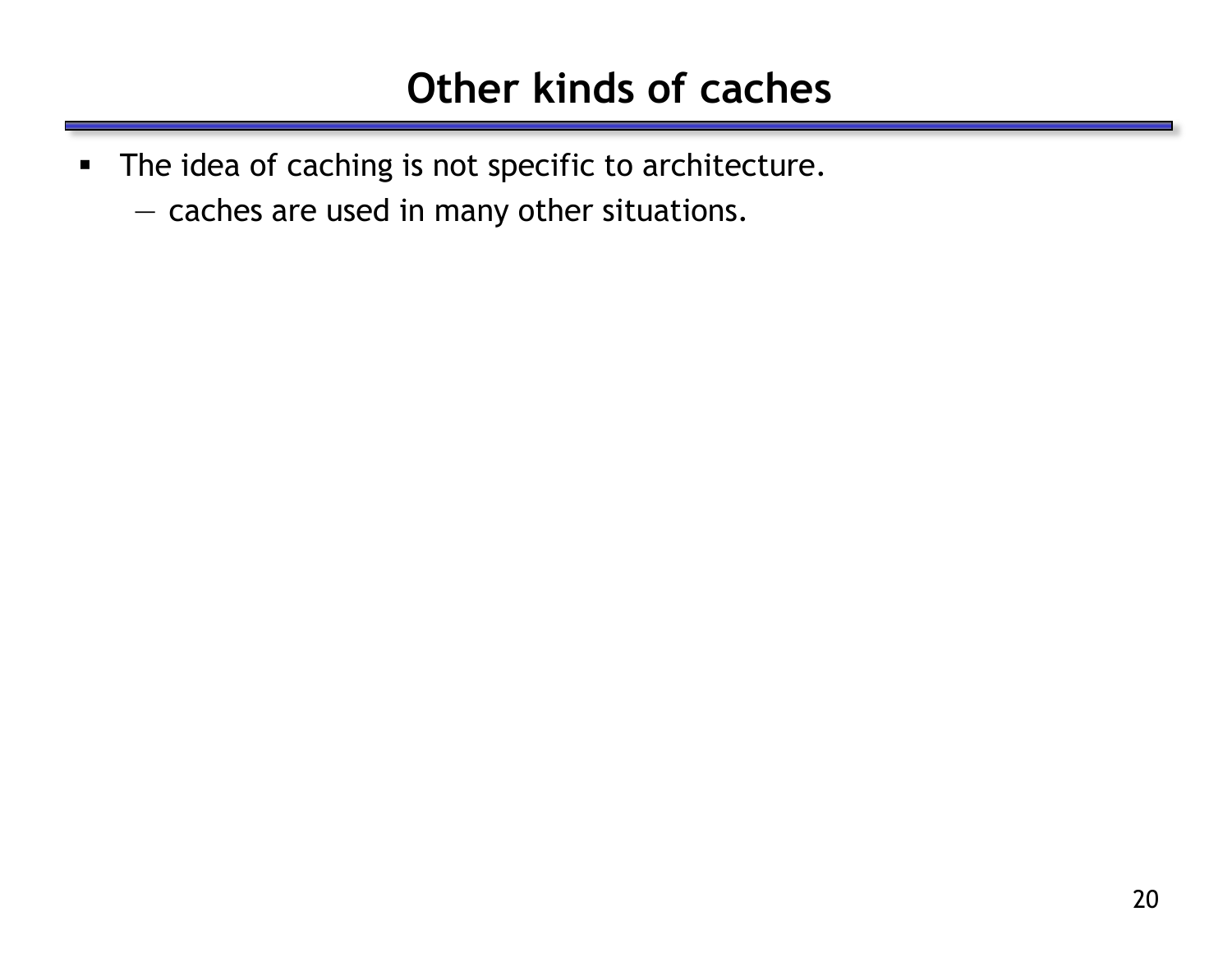#### **Definitions: Hits and misses**

- A cache hit occurs if the cache contains the data that we're looking for. Hits are good, because the cache can return the data much faster than main memory.
- A cache miss occurs if the cache does not contain the requested data. This is bad, since the CPU must then wait for the slower main memory.
- **There are two basic measurements of cache performance.** 
	- The hit rate is the percentage of memory accesses that are handled by the cache.
	- The miss rate  $(1 hit rate)$  is the percentage of accesses that must be handled by the slower main RAM.
- **Typical caches have a hit rate of 95% or higher, so in fact most memory** accesses will be handled by the cache and will be dramatically faster.
- In future lectures, we'll talk more about cache performance.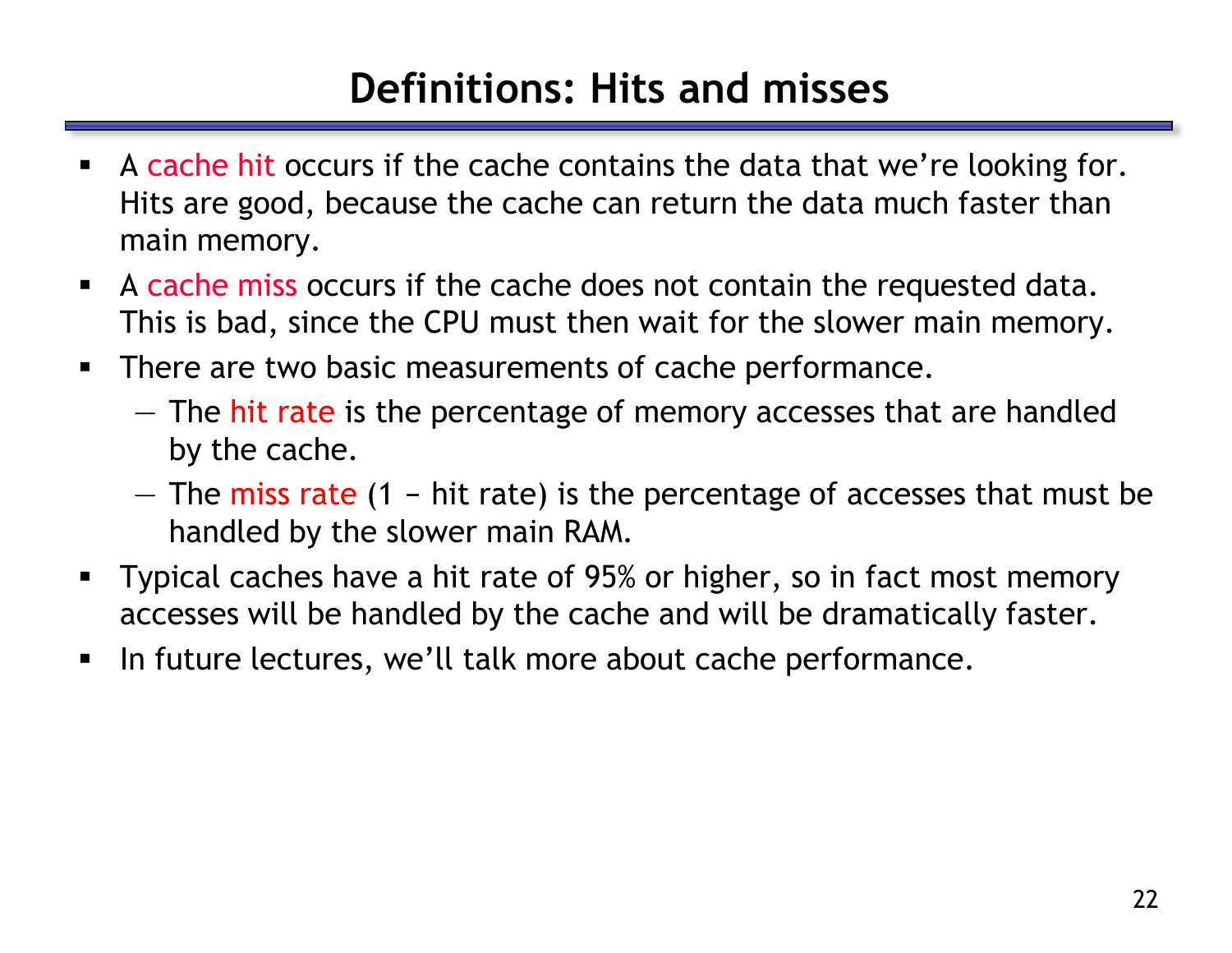### **A simple cache design**

- Caches are divided into blocks, which may be of various sizes.
	- The number of blocks in a cache is usually a power of 2.
	- For now we'll say that each block contains one byte. This won't take advantage of spatial locality, but we'll do that next time.
- Here is an example cache with eight blocks, each holding one byte.

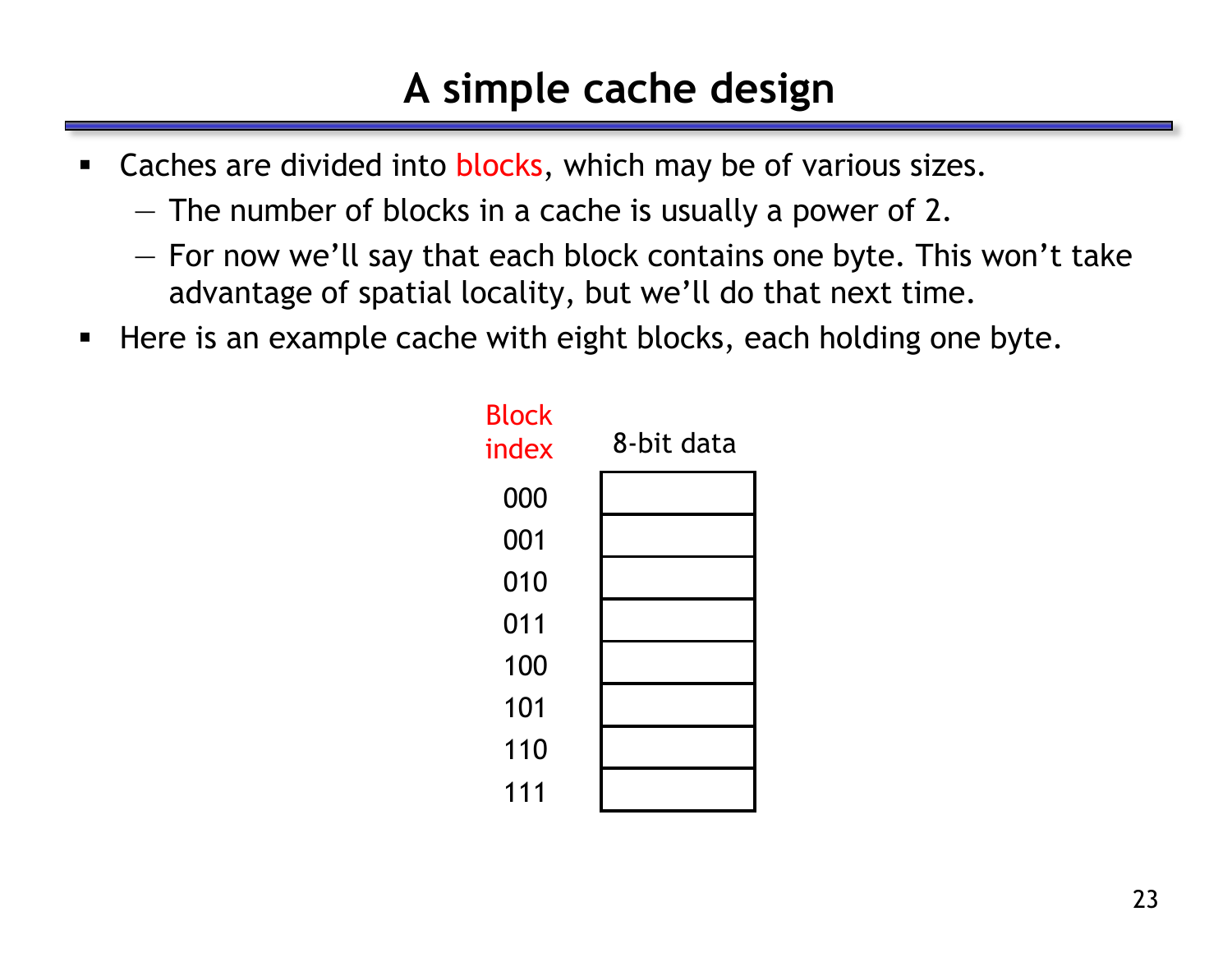#### **Four important questions**



- 1. When we copy a block of data from main memory to the cache, where exactly should we put it?
- 2. How can we tell if a word is already in the cache, or if it has to be fetched from main memory first?
- 3. Eventually, the small cache memory might fill up. To load a new block from main RAM, we'd have to replace one of the existing blocks in the cache... which one?
- 4. How can *write* operations be handled by the memory system?
- Questions 1 and 2 are related—we have to know where the data is placed if we ever hope to find it again later!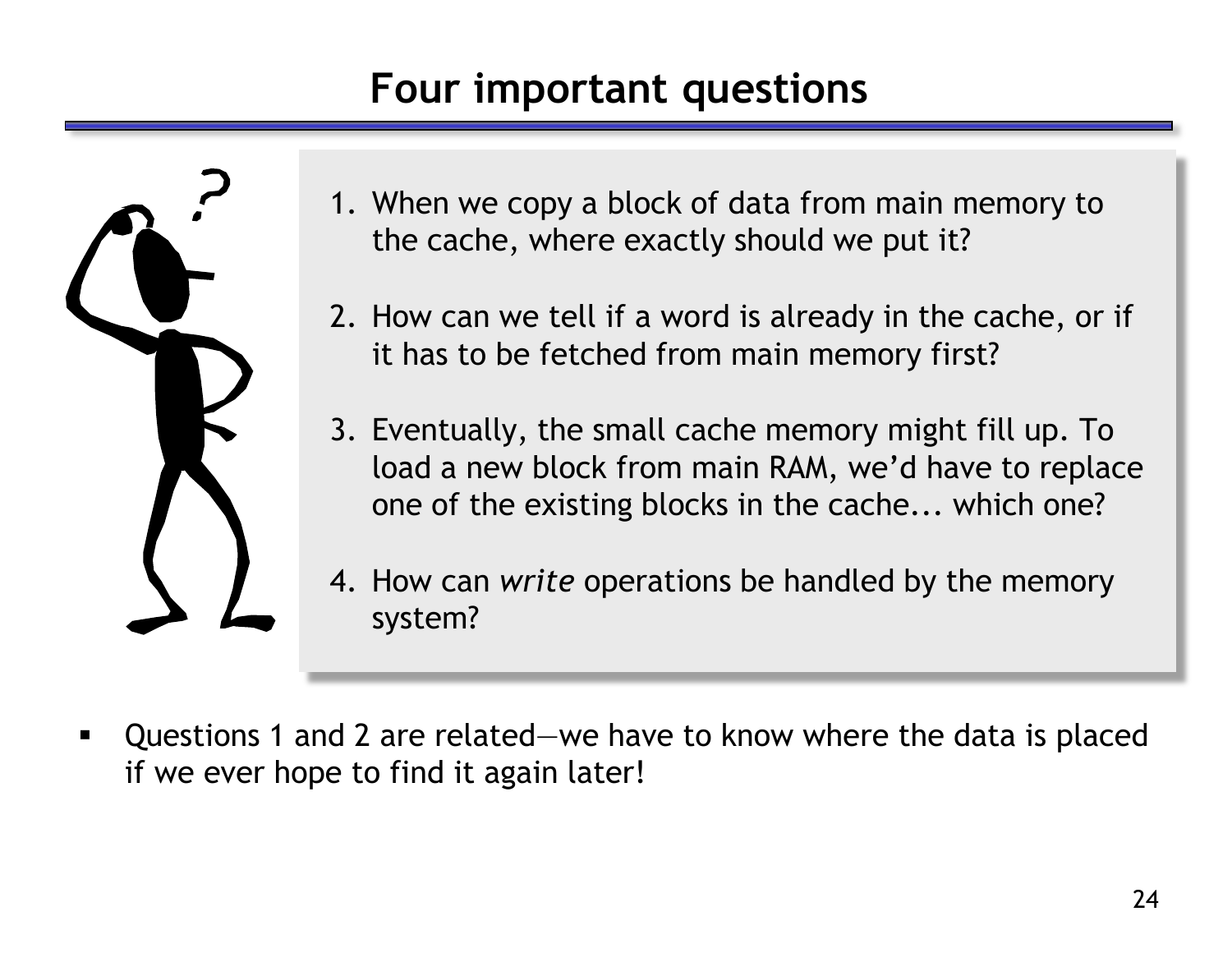# **Where should we put data in the cache?**

- A direct-mapped cache is the simplest approach: each main memory address maps to exactly one cache block.
- For example, on the right is a 16-byte main memory and a 4-byte cache (four 1-byte blocks).
- **Memory locations 0, 4, 8** and 12 all map to cache block 0.
- Addresses  $1, 5, 9$  and  $13$ map to cache block 1, etc.
- **How can we compute this** mapping?

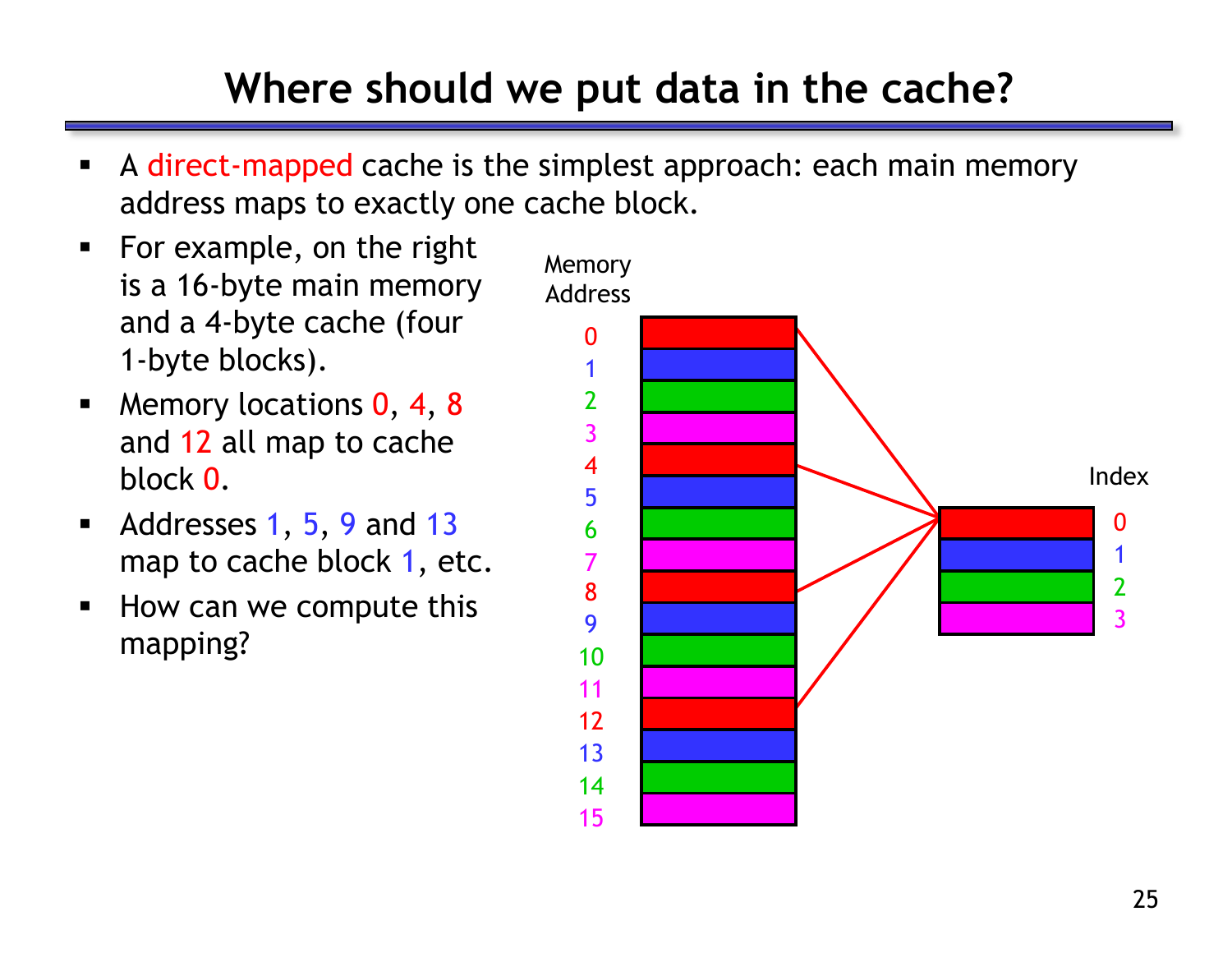# **It's all divisions…**

- One way to figure out which cache block a particular memory address should go to is to use the mod (remainder) operator.
- If the cache contains  $2^k$ blocks, then the data at memory address *i* would go to cache block index

#### $i$  mod  $2<sup>k</sup>$

 For instance, with the four-block cache here, address 14 would map to cache block 2.

14 mod  $4 = 2$ 

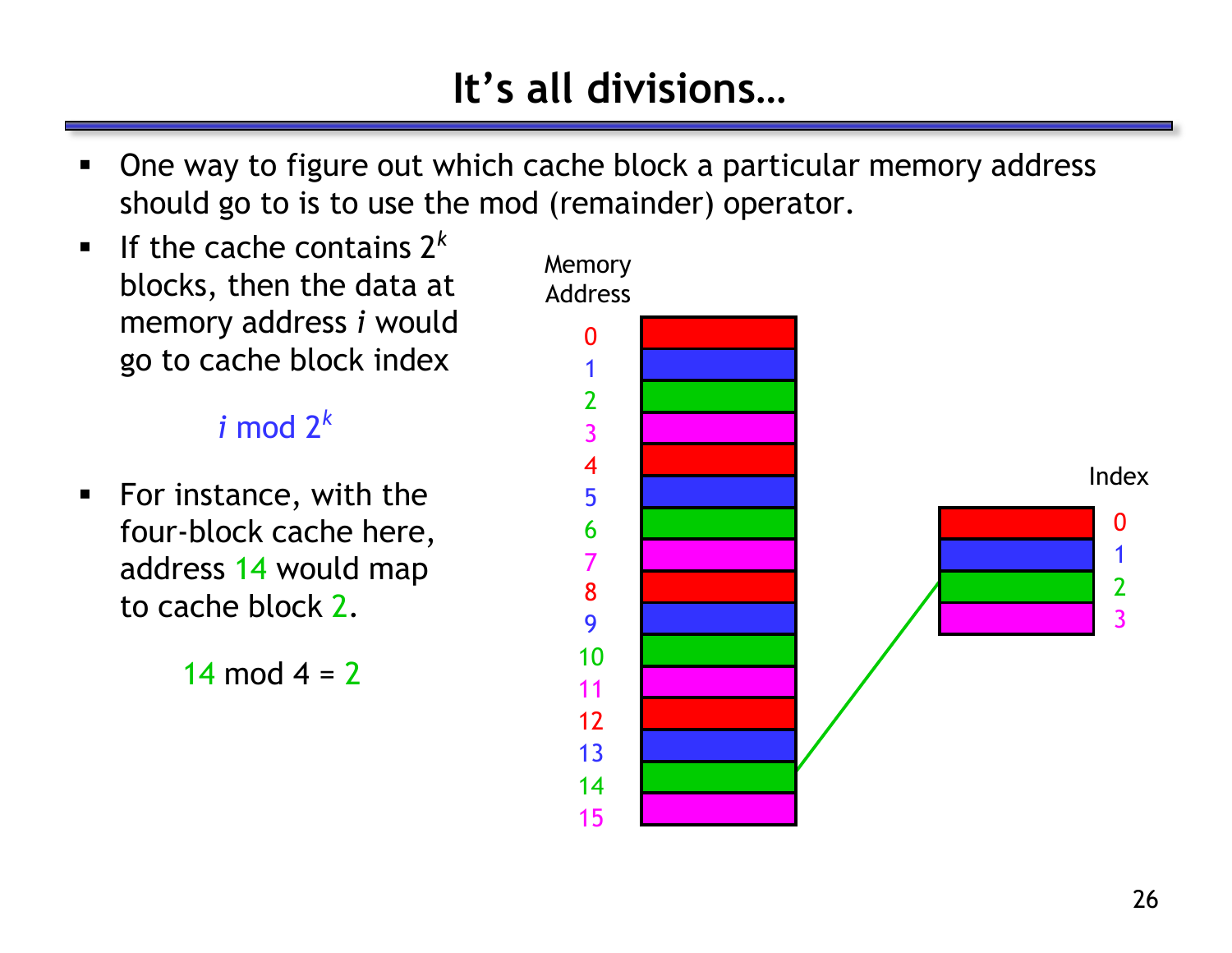#### **…or least-significant bits**

- An equivalent way to find the placement of a memory address in the cache is to look at the least significant *k* bits of the address.
- With our four-byte cache we would inspect the two least significant bits of our memory addresses.
- **Again, you can see that** address 14 (1110 in binary) maps to cache block 2 (10 in binary).
- Taking the least *k* bits of a binary value is the same as computing that value mod 2*<sup>k</sup>* .

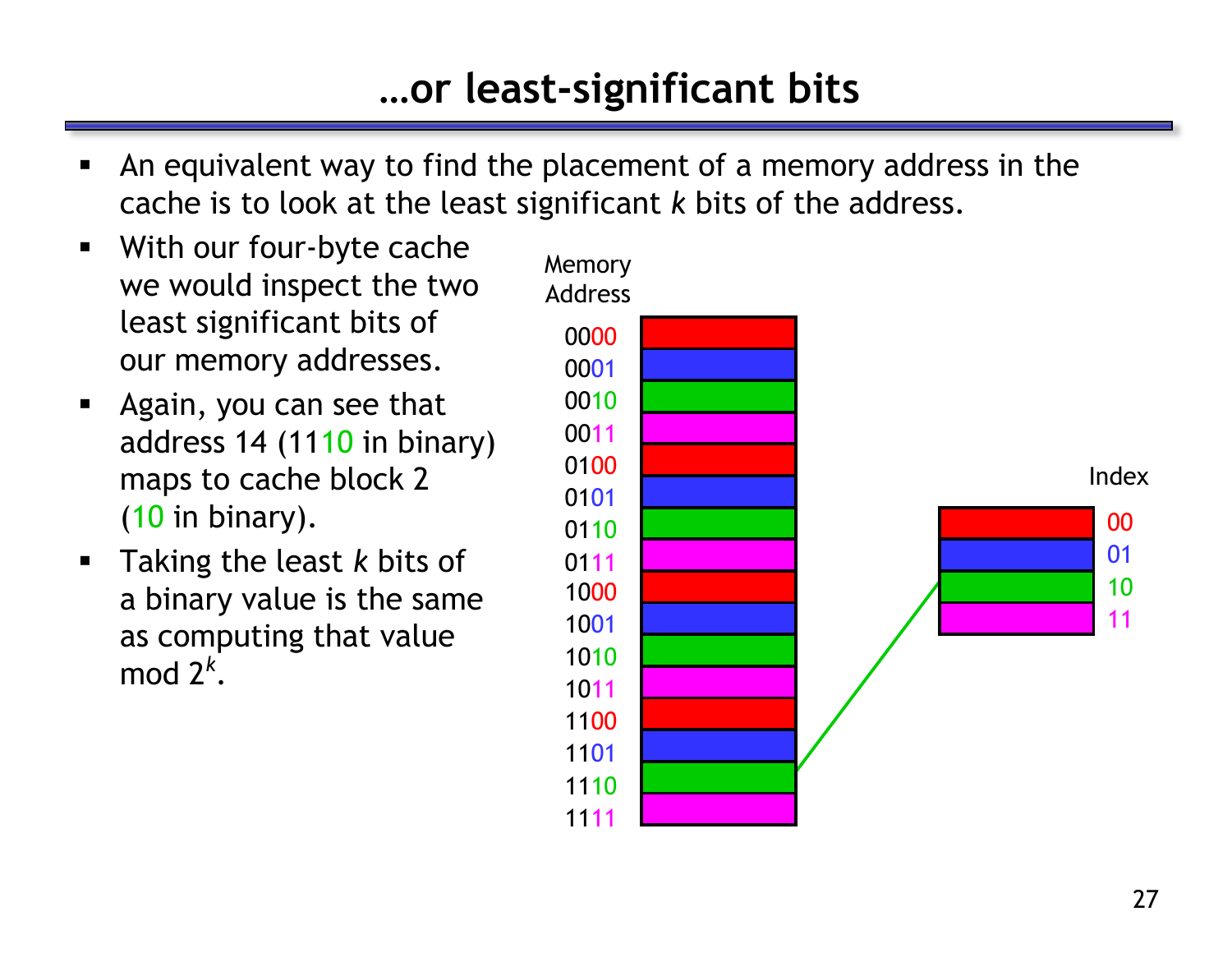# **How can we find data in the cache?**

- The second question was how to determine whether or not the data we're interested in is already stored in the cache.
- If we want to read memory address *i*, we can use the mod trick to determine which cache block would contain *i*.
- But other addresses might *also* map to the same cache block. How can we distinguish between them?
- **For instance, cache block** 2 could contain data from addresses 2, 6, 10 *or* 14.

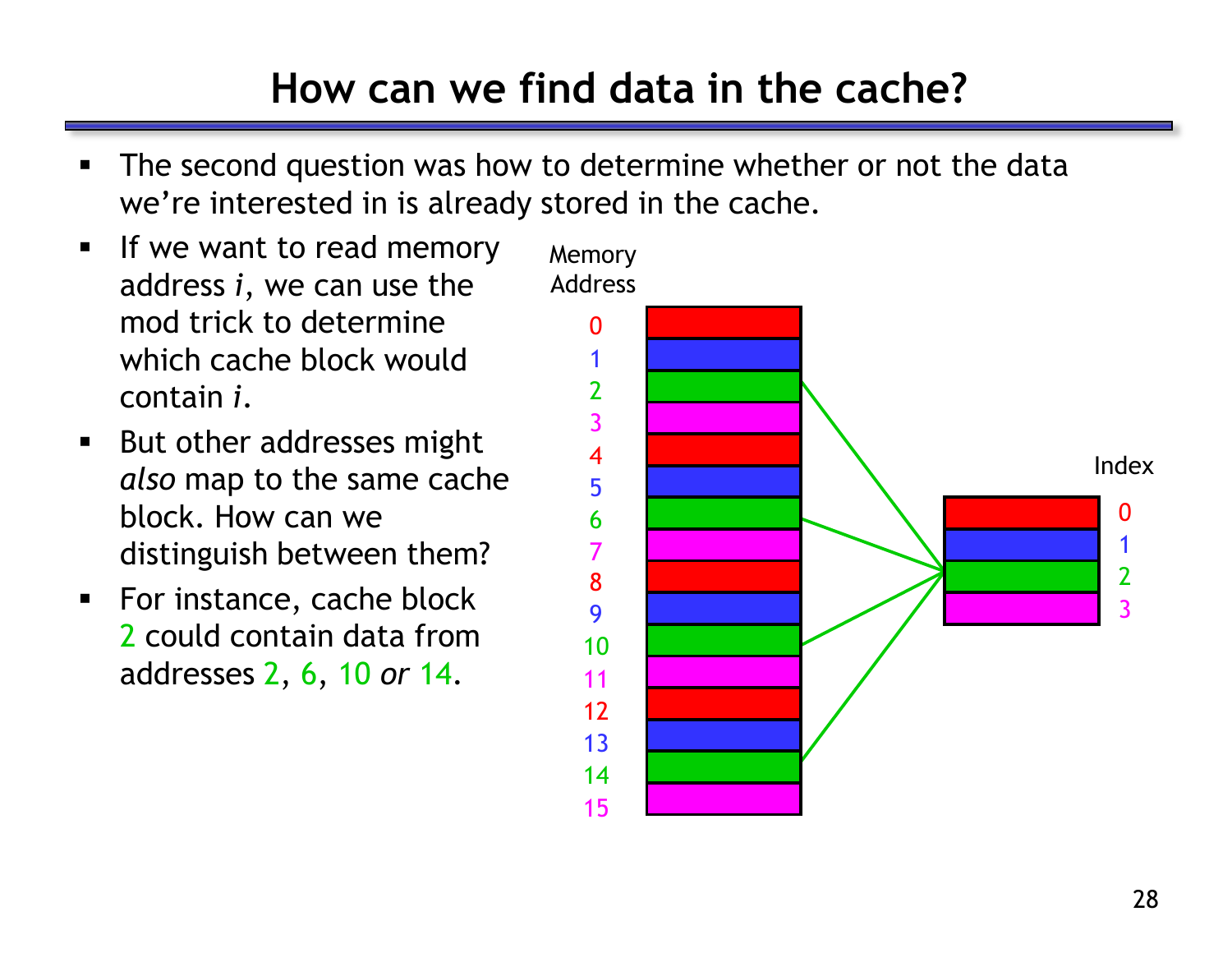# **Adding tags**

• We need to add tags to the cache, which supply the rest of the address bits to let us distinguish between different memory locations that map to the same cache block.

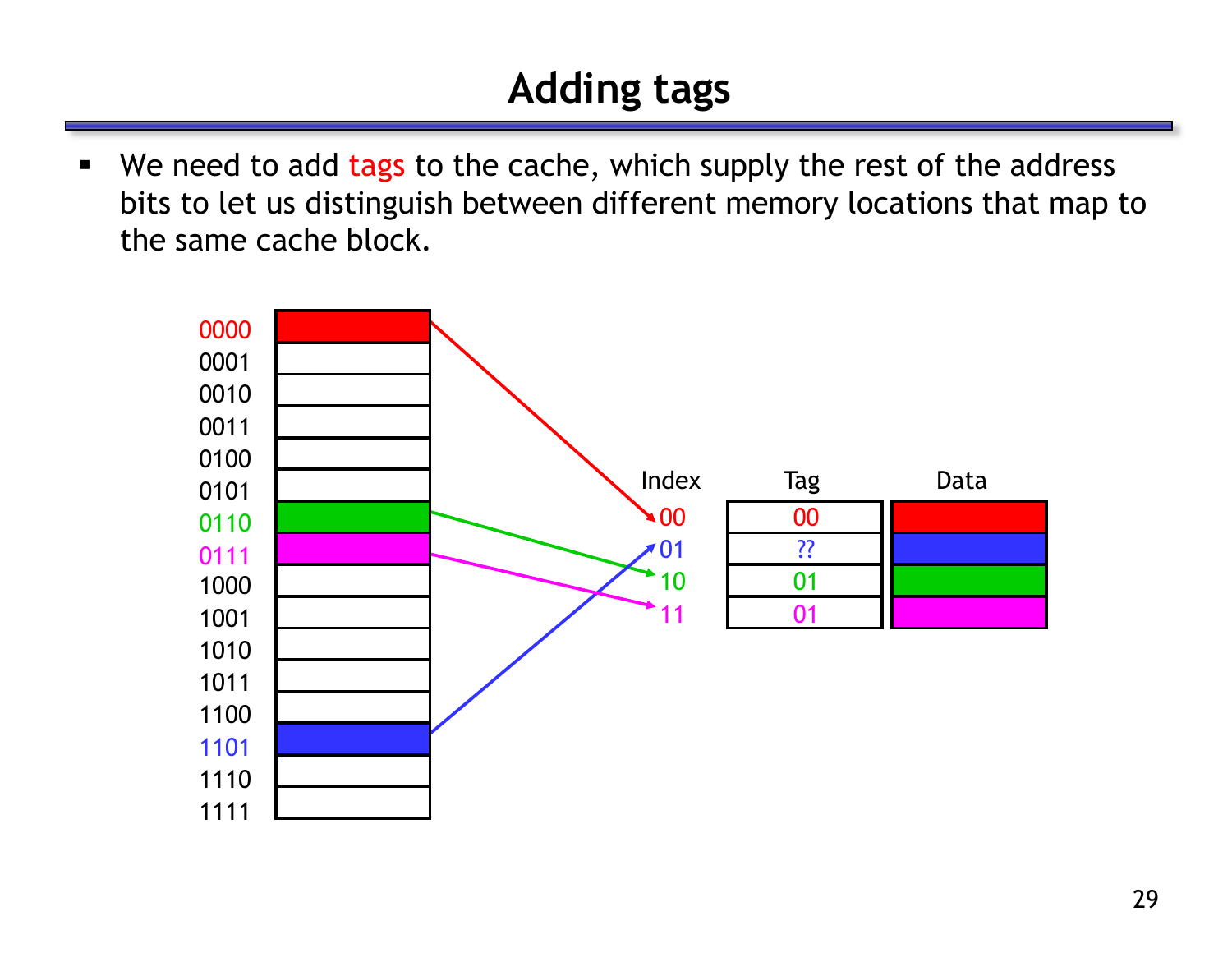# **Figuring out what's in the cache**

 Now we can tell exactly which addresses of main memory are stored in the cache, by concatenating the cache block tags with the block indices.

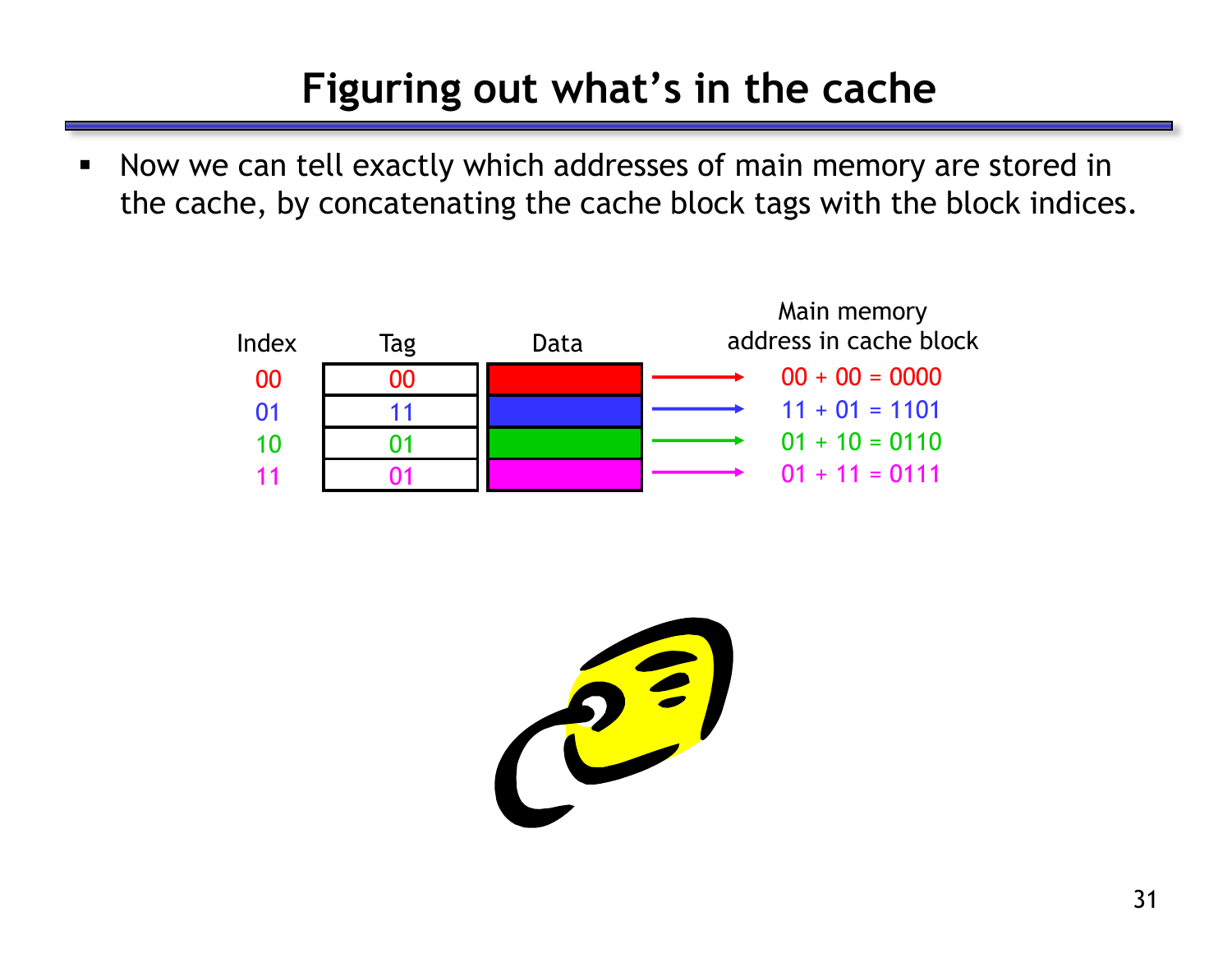# **One more detail: the valid bit**

- When started, the cache is empty and does not contain valid data.
- We should account for this by adding a valid bit for each cache block.
	- When the system is initialized, all the valid bits are set to 0.
	- When data is loaded into a particular cache block, the corresponding valid bit is set to 1.



 So the cache contains more than just copies of the data in memory; it also has bits to help us find data within the cache and verify its validity.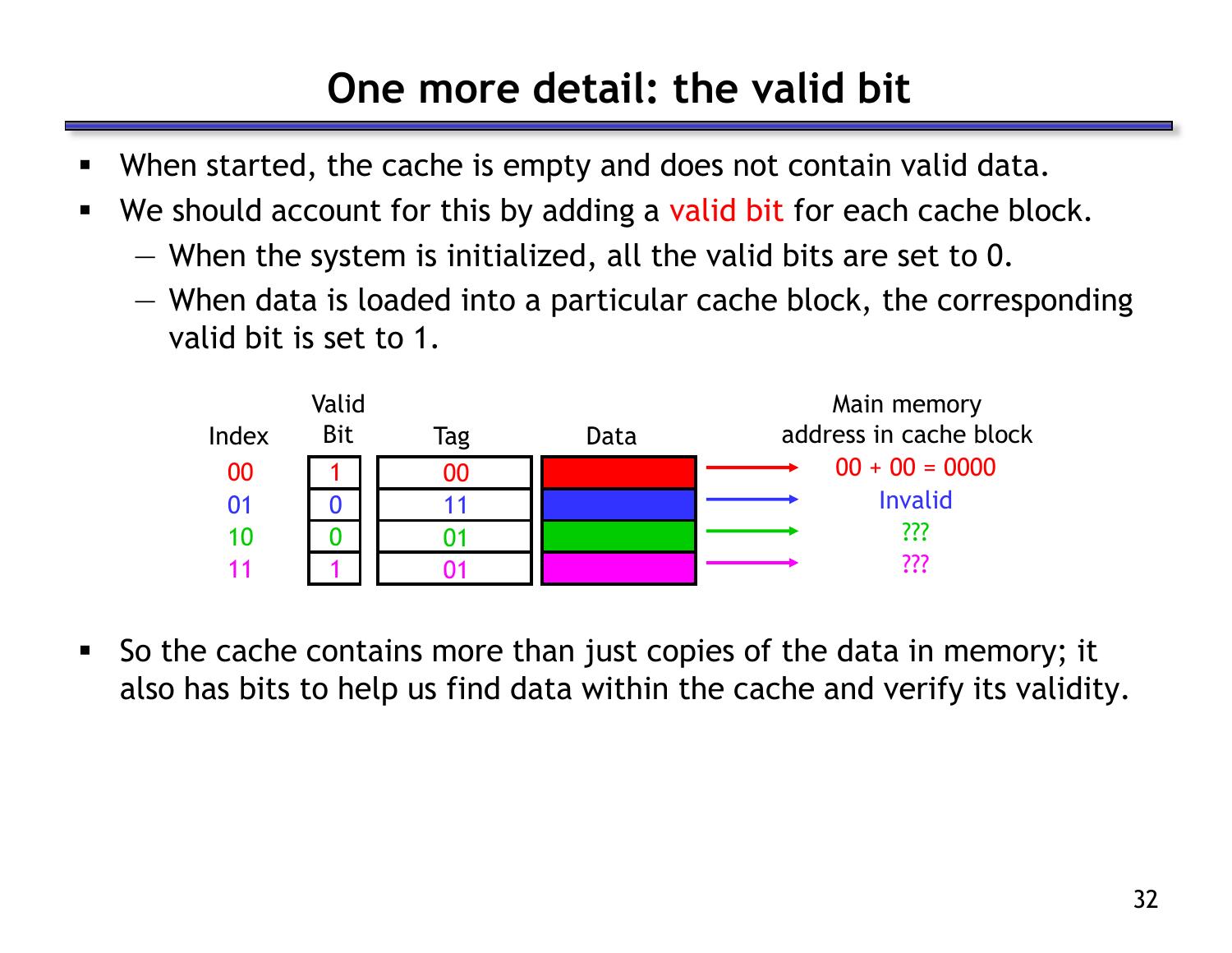# **What happens on a cache hit**

- When the CPU tries to read from memory, the address will be sent to a cache controller.
	- The lowest *k* bits of the address will index a block in the cache.
	- $-$  If the block is valid and the tag matches the upper  $(m k)$  bits of the *m*-bit address, then that data will be sent to the CPU.
- Here is a diagram of a 32-bit memory address and a  $2^{10}$ -byte cache.

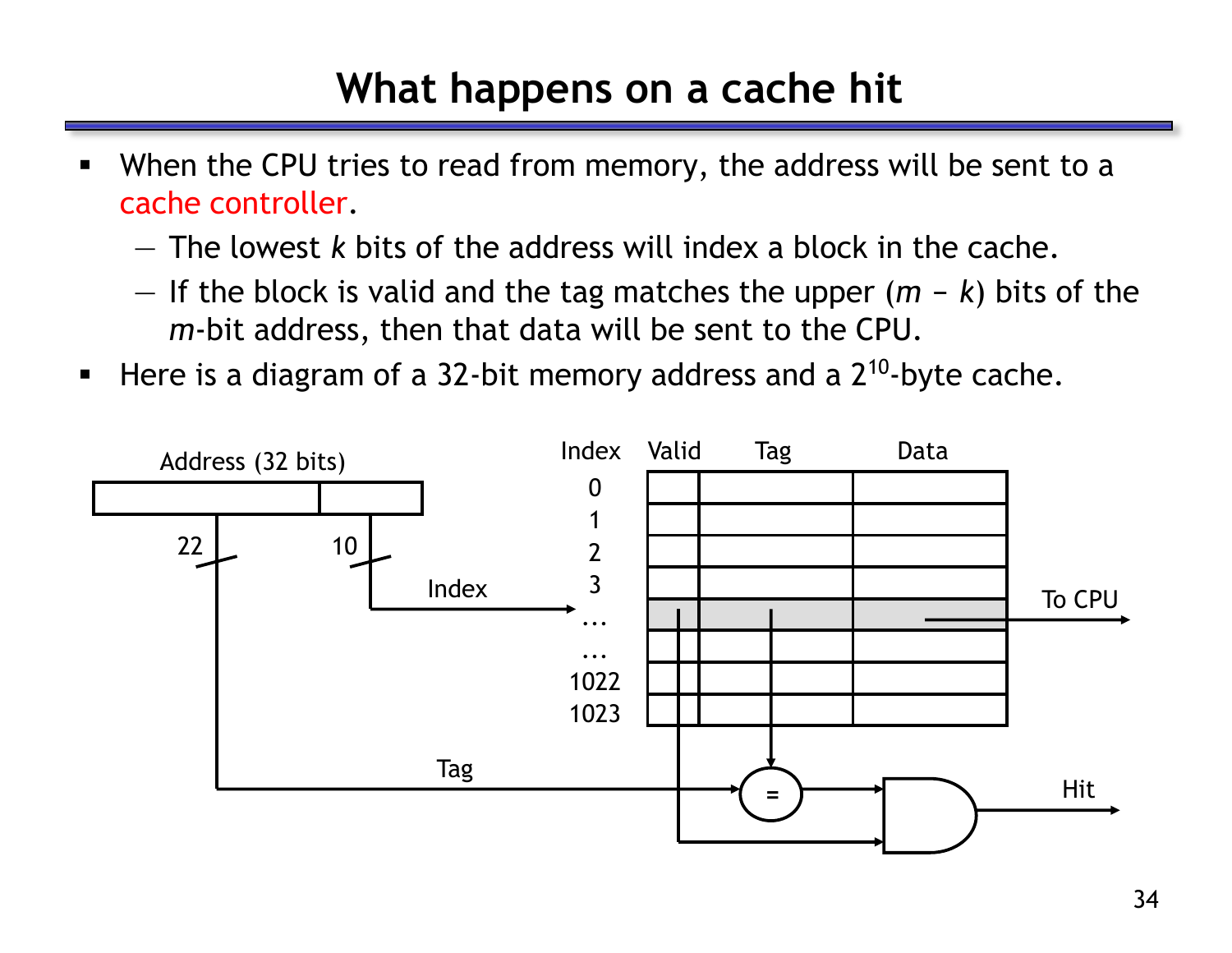#### **What happens on a cache miss**

- **The delays that we've been assuming for memories (e.g., 2ns) are really** assuming cache hits.
	- If our CPU implementations accessed main memory directly, their cycle times would have to be much larger.
	- Instead we assume that most memory accesses will be cache hits, which allows us to use a shorter cycle time.
- However, a much slower main memory access is needed on a cache miss. The simplest thing to do is to stall the pipeline until the data from main memory can be fetched (and also copied into the cache).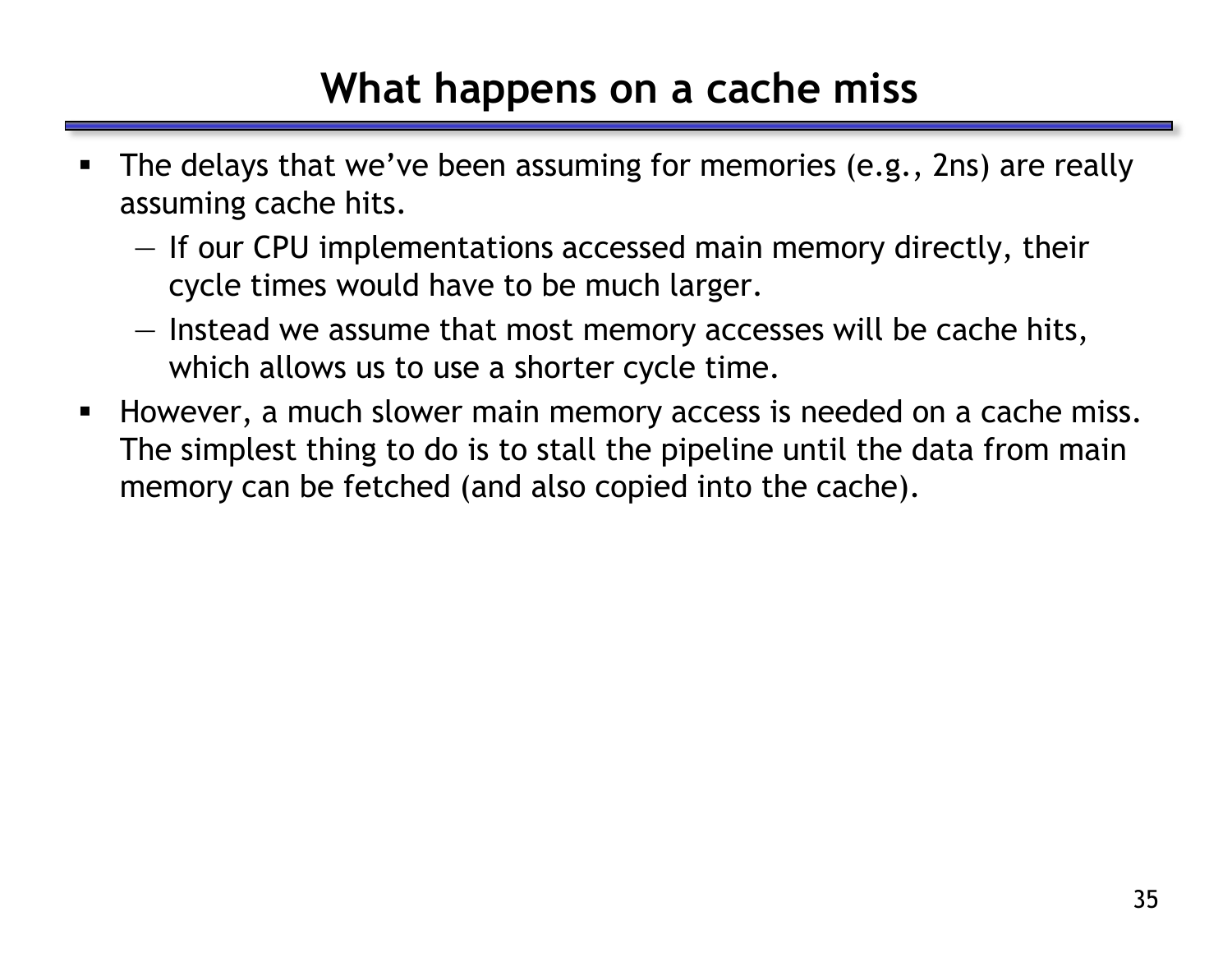### **Loading a block into the cache**

- After data is read from main memory, putting a copy of that data into the cache is straightforward.
	- The lowest *k* bits of the address specify a cache block.
	- The upper  $(m k)$  address bits are stored in the block's tag field.
	- The data from main memory is stored in the block's data field.
	- The valid bit is set to 1.

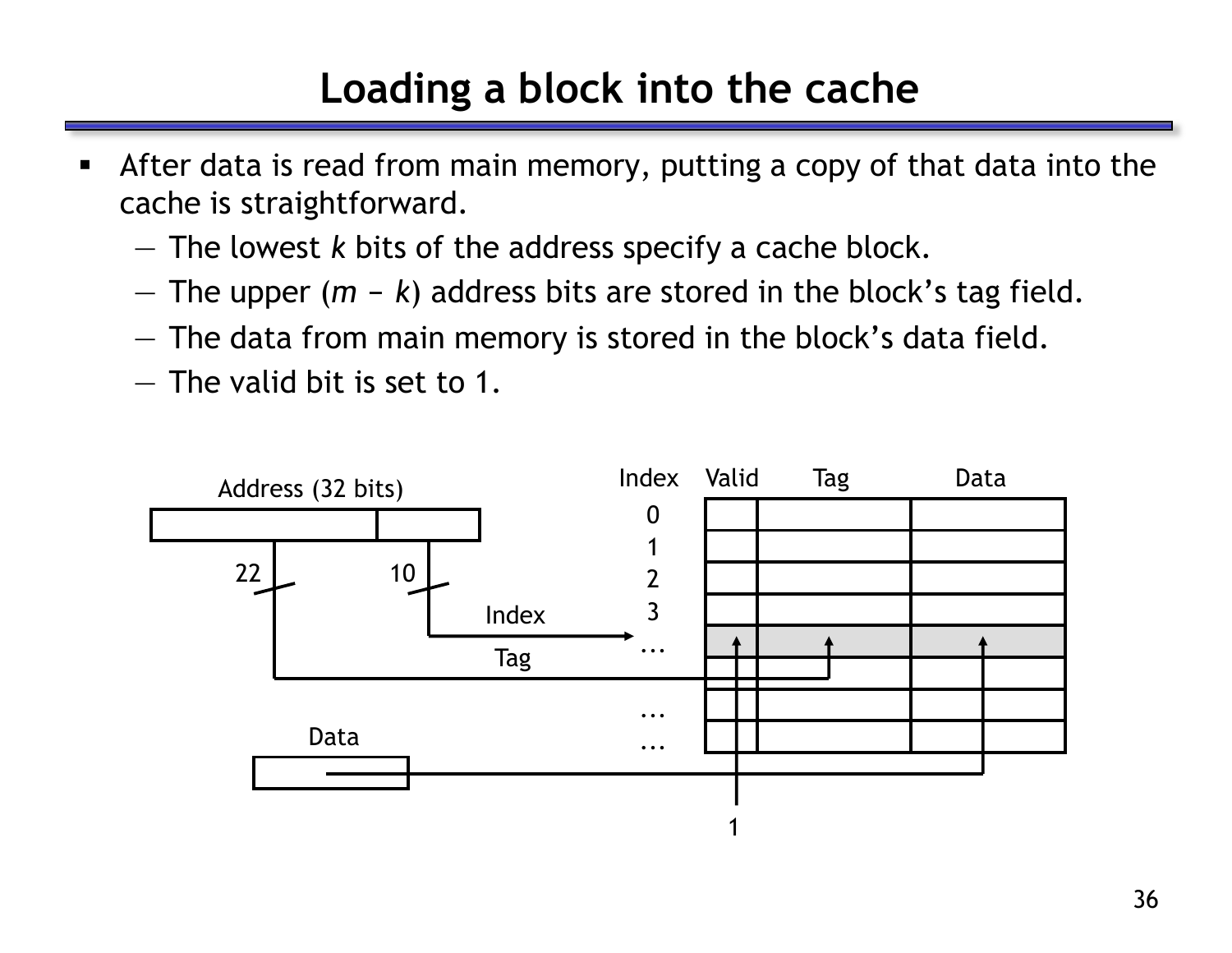# **What if the cache fills up?**

- Our third question was what to do if we run out of space in our cache, or if we need to reuse a block for a different memory address.
- We answered this question implicitly on the last page!
	- A miss causes a new block to be loaded into the cache, automatically overwriting any previously stored data.
	- This is a least recently used replacement policy, which assumes that older data is less likely to be requested than newer data.
- We'll see a few other policies next.